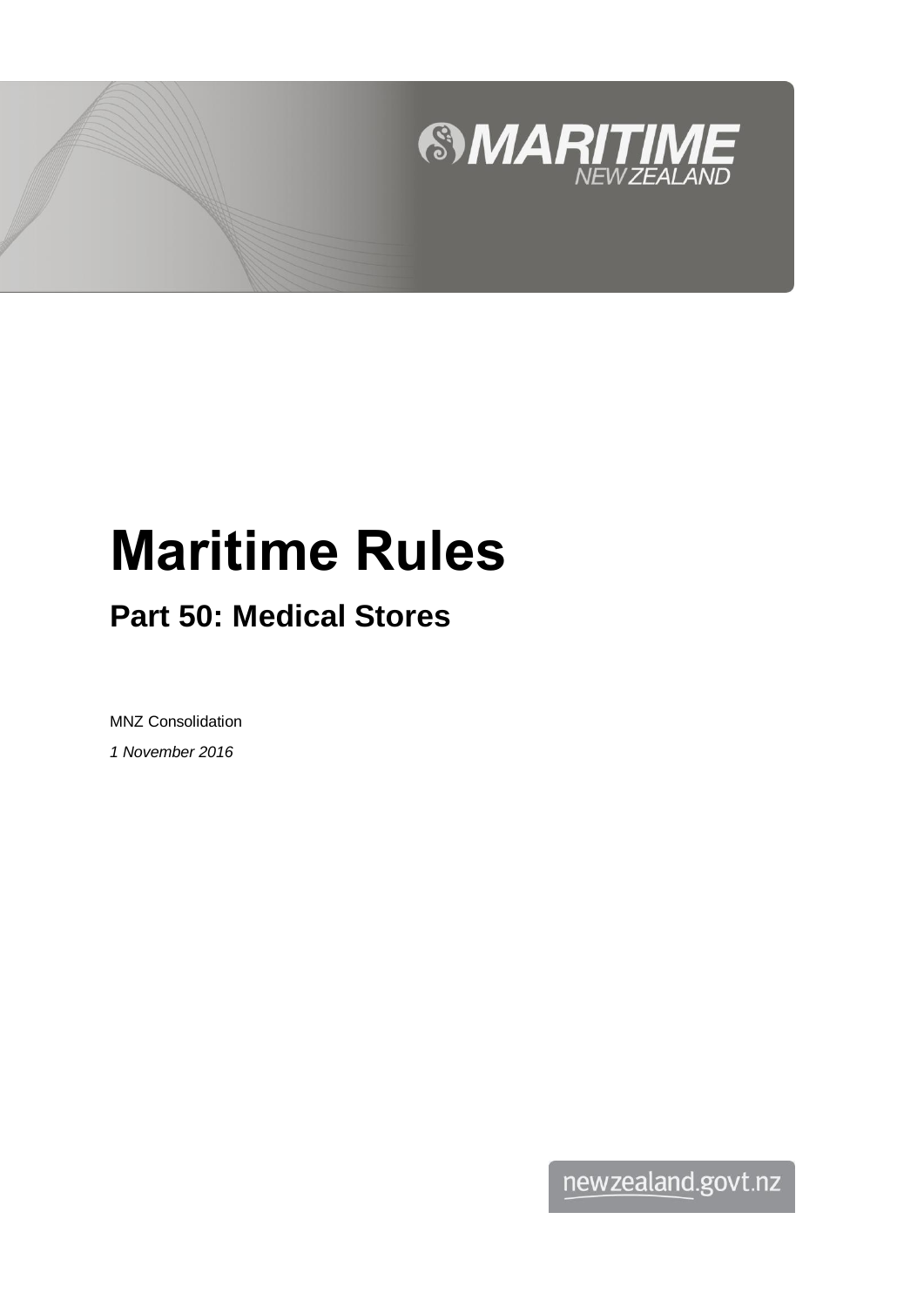ISBN 978-0-947527-23-5 Published by Maritime New Zealand, PO Box 25620, Wellington 6146, New Zealand Maritime New Zealand Copyright 2016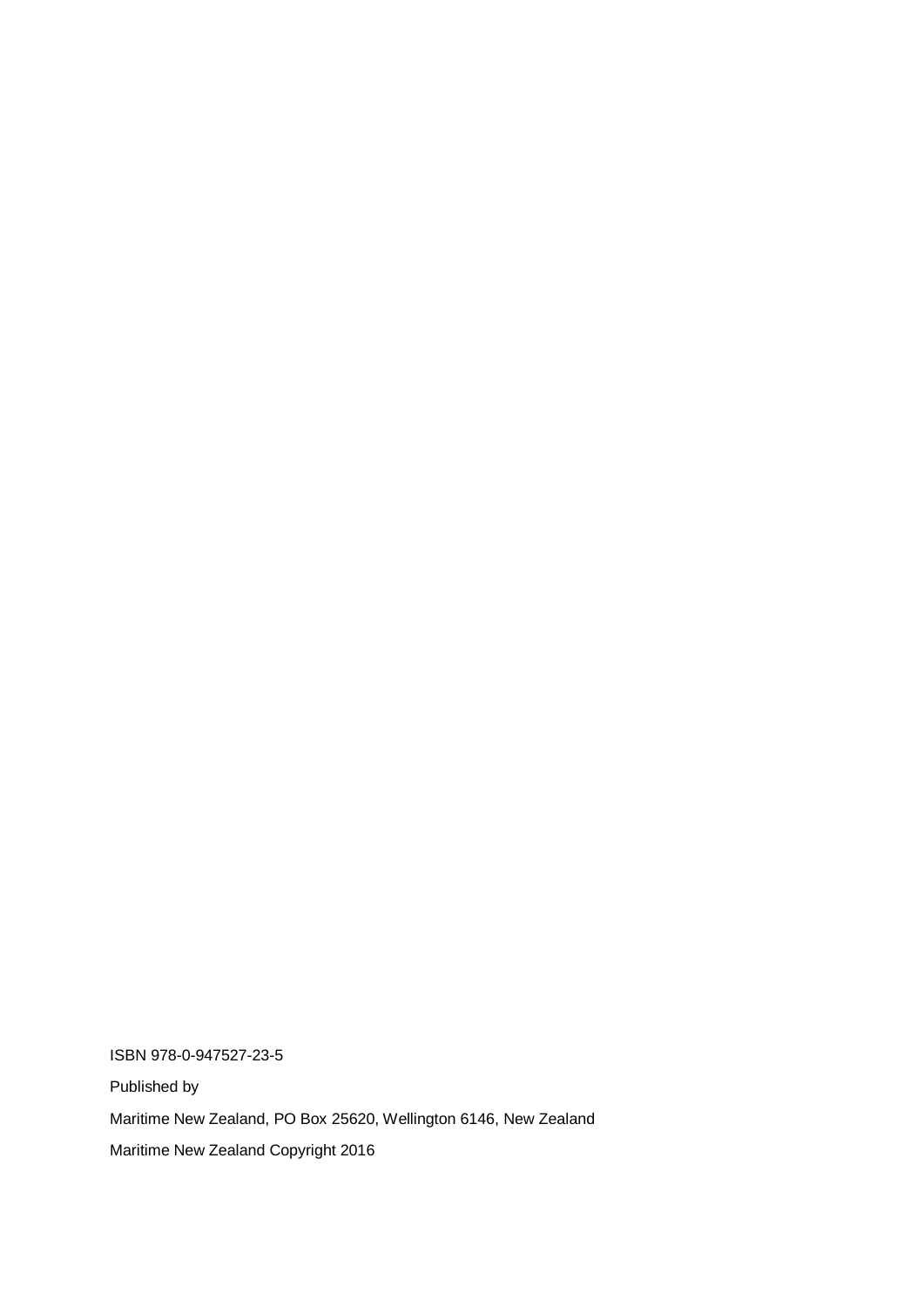### **Part objective**

Part 50 prescribes the medical stores (medicines and medical equipment) and medical guides to be carried on New Zealand ships, and the survival craft and rescue craft carried by them, for first-aid and medical care of seafarers on board who become ill or suffer injury. It also requires ships carrying more than 100 persons beyond the exclusive economic zone of New Zealand to carry a registered medical practitioner.

The requirements for medical stores are based on operating limits and voyage duration, ship size, the number and gender of seafarers on board, and the work performed by the ship.

The carriage of medicine chests on board ships is the subject of an ILO recommendation (number 105 of 1958) and convention (number 164 of 1987), while the medical stores requirements applied to ships carrying dangerous goods are prescribed by the IMO/WHO *Medical First Aid Guide for Use in Accidents Involving Dangerous Goods*, which is mandatory under the IMO *International Maritime Dangerous Goods Code*. The general medical stores requirements for ships are adapted from the United Kingdom standard, which in turn complies with EC Directive 92/29.

The requirement to carry a qualified medical practitioner on ships going on international voyages with 100 or more people on board, which has been a long-standing requirement of New Zealand maritime law, has been retained. It complies with the ILO standard (convention number 167 of 1987) for carrying a doctor for the medical care of seafarers.

Part 50 introduces, in line with common international practice and in the interests of countering the misuse of drugs at sea, a requirement for recording the use of controlled drugs. It also provides for the carriage of standard medical report forms for seafarers (consistent with ILO 167) and the carriage of medical survival kits for the lifeboats and liferafts of ships operating in cold climates, in line with practice recommended by international medical guides for ships.

The authority for making Part 50 is found in section 36(1)(e) and (p) of the Maritime Transport Act 1994.

Maritime rules are disallowable instruments under the Legislation Act 2012. Under that Act, the rules are required to be tabled in the House of Representatives. The House of Representatives may, by resolution, disallow any rules. The Regulations Review Committee is the select committee responsible for considering rules under that Act.

#### **Disclaimer:**

This document is the current consolidated version of Maritime Rules Part 50 produced by Maritime New Zealand, and serves as a reference only. It has been compiled from the official rules that have been signed into law by the Minister of Transport. Copies of the official rule and amendments as signed by the Minister of Transport may be downloaded from the Maritime New Zealand website. [www.maritimenz.govt.nz](http://www.maritimenz.govt.nz/)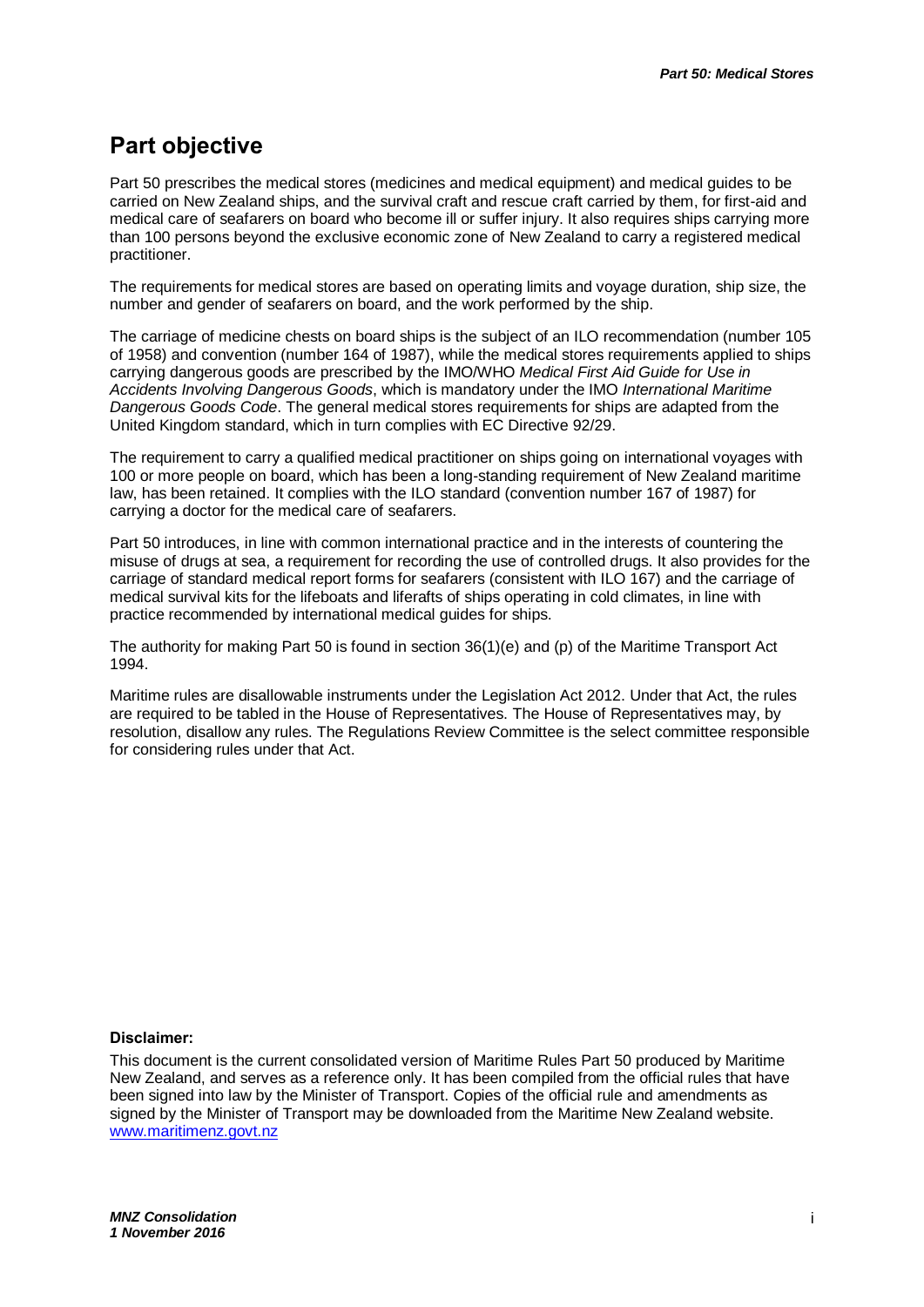## **History of Part 50**

Part 50 first came into force on 1 February 2011 and now incorporates the following amendments:

| Amendment                  | <b>Effective date</b>           |
|----------------------------|---------------------------------|
| Amendment 1                | 4 September 2008                |
| Amendment 2                | 1 April 2011                    |
| Amendment 3                | 1 April 2014                    |
| Amendment 4                | 1 July 2014                     |
| Amendment 5                | 1 July 2014                     |
| Amendment 6                | 1 January 2015                  |
| Amendment 7<br>Amendment 8 | 1 April 2015<br>1 November 2016 |

|             | <b>Summary of amendments</b> |
|-------------|------------------------------|
| Amondmont 1 |                              |

| AIIIGHUILIGHU I<br>Maritime (Various Amendments) Rules 2008 (Part 20-91)    | Appendix 1: Tables 1-5, 8-10, 13<br>Appendix 2: Table 1<br>Appendix 3: Table |
|-----------------------------------------------------------------------------|------------------------------------------------------------------------------|
| <b>Amendment 2</b><br>Maritime Rules Various Amendments 2011                | 50.10(2)(b)(ii), 50.17(1)(a), Appendix<br>1: Clause 5 Table                  |
| <b>Amendment 3</b><br>Parts 20, 31, 32, 34 and 35: Consequential Amendments | 50.2                                                                         |
| <b>Amendment 4</b><br>Part 24A: Carriage of Cargoes - Dangerous Goods       | 50.10(1)                                                                     |
| <b>Amendment 5</b><br>Parts 19 and 44: Consequential Amendments             | 50.17                                                                        |
| Amendment 6<br>Maritime Rules Various Amendments 2014                       | 50.2, Appendix 1                                                             |
| <b>Amendment 7</b><br>Maritime Rules Various Amendments 2015                | Part Objective, 50.2, 50.5(1)(b),<br>Appendix 3                              |
| <b>Amendment 8</b>                                                          |                                                                              |
| Maritime Rules Various Amendments 2016                                      | 50.2, 50.7                                                                   |

All signed rules can be found on our website:

<http://www.maritimenz.govt.nz/Rules/List-of-all-rules/Part50-maritime-rule.asp>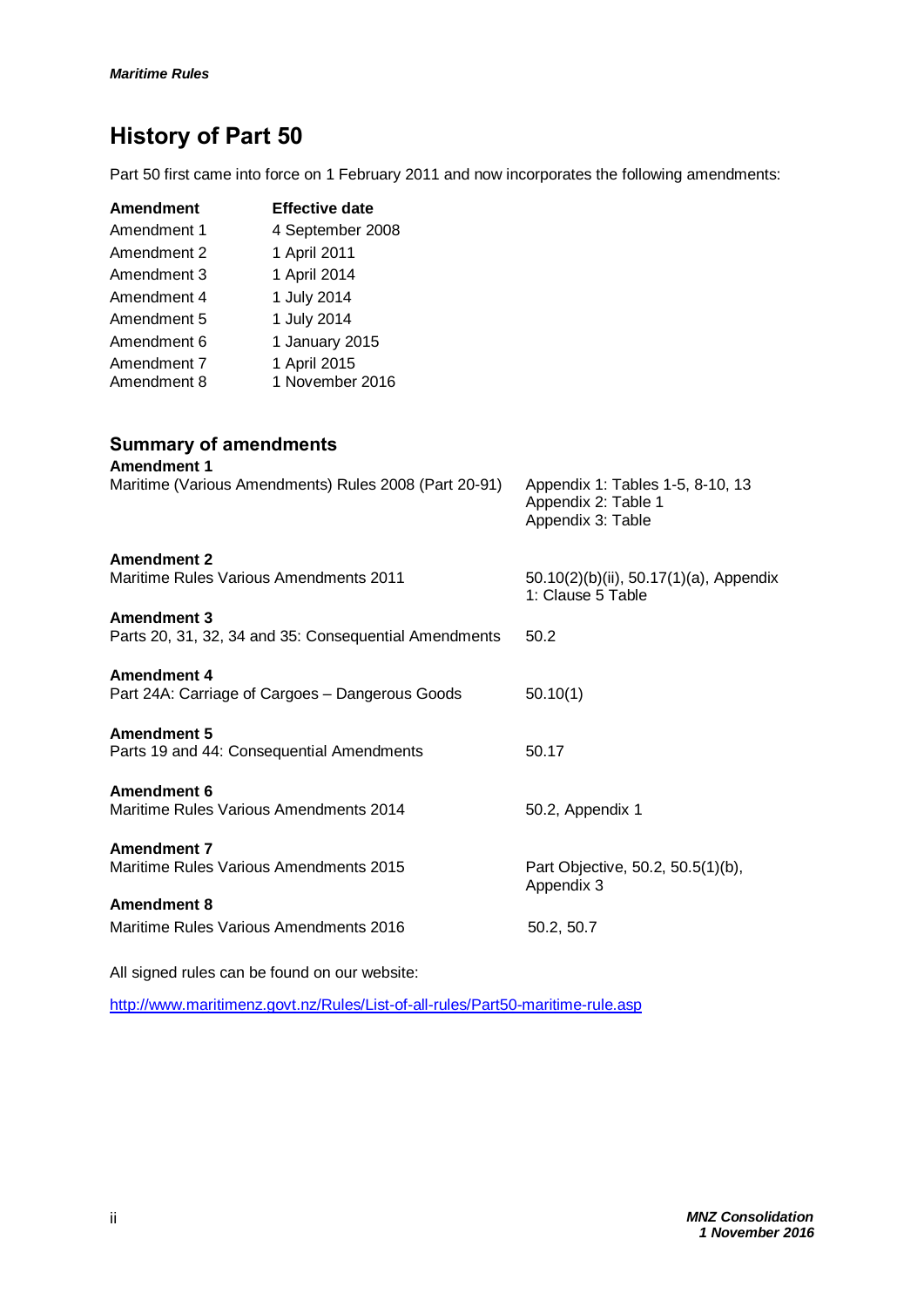## **Contents**

| General           |                                                                                                                                                                                         |                |
|-------------------|-----------------------------------------------------------------------------------------------------------------------------------------------------------------------------------------|----------------|
| 50.1              | Entry into force                                                                                                                                                                        | 1              |
| 50.2              | <b>Definitions</b>                                                                                                                                                                      | 1              |
| 50.3              | Application and compliance date                                                                                                                                                         | 3              |
|                   | Ships operating in restricted limits and ships of less than 24 metres in length operating not<br>more than 100 miles from the coast                                                     |                |
| 50.4              | Medical stores – ships required to carry first-aid kits only                                                                                                                            | 4              |
| 50.5              | Medical stores - scale 1                                                                                                                                                                | 4              |
| applies           | Ships less than 24 metres in length operating more than 100 miles from the coast and ships<br>24 to 45 metres in length operating in coastal limits other than ships to which Rule 50.7 |                |
| 50.6              | Medical stores – scale 2                                                                                                                                                                | 4              |
|                   | Ships 30 metres or more in length operating in coastal limits and ships 24 metres or more in<br>length operating in offshore limits                                                     |                |
| 50.7              | Medical stores - scale 3                                                                                                                                                                | 5              |
|                   | Ships operating in the unlimited area                                                                                                                                                   |                |
| 50.8              | Carriage of medical officers - unlimited area                                                                                                                                           | 5              |
| 50.9              | Medical stores - scale 4                                                                                                                                                                | 5              |
|                   | Ships carrying dangerous goods                                                                                                                                                          |                |
| 50.10             | Preparations for accidents involving dangerous goods                                                                                                                                    | 6              |
|                   | Medical stores for survival craft and rescue boats                                                                                                                                      |                |
| 50.11             | Medical stores for lifeboats, liferafts and rescue boats                                                                                                                                | 6              |
|                   | Storage, security, and inspection of medical stores                                                                                                                                     |                |
| 50.12             | Medical cabinet                                                                                                                                                                         | 7              |
| 50.13             | Doctor's kit                                                                                                                                                                            | $\overline{7}$ |
| 50.14             | Information on medicines                                                                                                                                                                | 8              |
| 50.15             | Replacement of medicines                                                                                                                                                                | 8              |
| 50.16             | Record of controlled drugs                                                                                                                                                              | 8              |
| 50.17             | Inspection of medical stores                                                                                                                                                            | 8              |
|                   | <b>Record of medical treatment</b>                                                                                                                                                      |                |
| 50.18             | Record of medical treatment                                                                                                                                                             | 9              |
|                   | Variation from appendix 1 requirements                                                                                                                                                  |                |
| 50.19             | Variation from Appendix 1 requirements                                                                                                                                                  | 9              |
| <b>Appendices</b> |                                                                                                                                                                                         |                |
| Appendix 1        | <b>Medical stores</b>                                                                                                                                                                   | 11             |
| Appendix 2        | First-aid kit                                                                                                                                                                           | 24             |
| Appendix 3        | Doctor's kit                                                                                                                                                                            | 26             |
| Appendix 4        | <b>Medical Report Form</b>                                                                                                                                                              | 29             |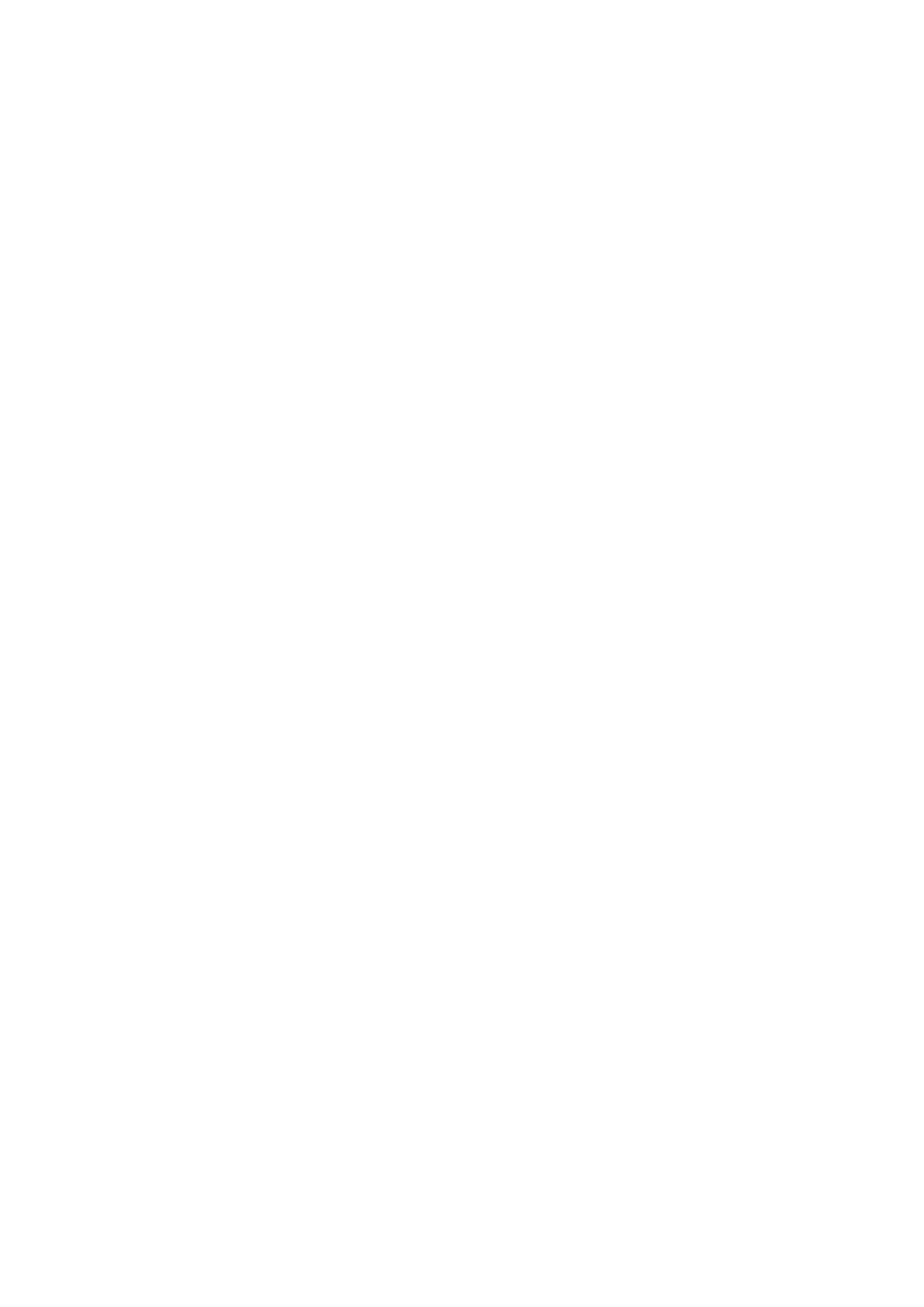#### **General**

#### **50.1 Entry into force**

Part 50 comes into force on 1 February 2001.

#### **50.2 Definitions**

In Part 50—

**advisory circular** means a publication of the Maritime New Zealand providing guidance on rules:

**coastal limits** has the same meaning as in Part 20:

**commercial ship** means a ship that is not—

- (a) a pleasure craft; or
- (b) solely powered manually; or
- (c) solely powered by sail:

**controlled drug** means a drug defined as a controlled drug under the Misuse of Drugs Act 1975:

**crew** means the persons employed or engaged in any capacity on board a ship (except a master, a pilot, or a person temporarily employed on the ship while it is in port):

**enclosed water limits** has the same meaning as in Part 20:

**fishing ship** means a ship used for catching fish, whales, seals, or other living resources of the sea for profit; and includes a ship that is recognised by the Director as being engaged in fisheries research:

**foreign ship** means any ship that is not a New Zealand ship:

**inshore limits** has the same meaning as in Part 20:

**International Maritime Dangerous Goods Code** or **IMDG Code** means the *International Maritime Dangerous Goods Code* published by the International Maritime Organization:

**International Medical Guide for Ships** means the latest edition of the *International Medical Guide for Ships* published by the World Health Organization, as amended by that organisation from time to time, or the latest edition of any replacement publication:

**length** means 96 percent of the total length on a waterline at 85 percent of the least moulded depth measured from the top of the keel, or the length from the fore side of the stem to the axis of the rudder stock on that waterline, if that is the greater length. In ships designed with a rake of keel the waterline on which this length is measured is to be parallel to the designed waterline:

**master** means any person (except a pilot) having command or charge of any ship:

**Medical First Aid Guide for Use in Accidents Involving Dangerous Goods** means the supplement to the International Maritime Dangerous Goods Code entitled the *Medical First Aid Guide for Use in Accidents Involving Dangerous Goods*, as amended from time to time, or the latest edition of any replacement publication:

**medical practitioner** has the same meaning as in the Medical Practitioners Act 1995:

**medical treatment** includes—

- (a) treatment involving the administration of prescription medicines; and
- (b) treatment involving medical advice from outside the ship; and
- (c) treatment on the ship prior to referral for treatment ashore or medical evacuation; and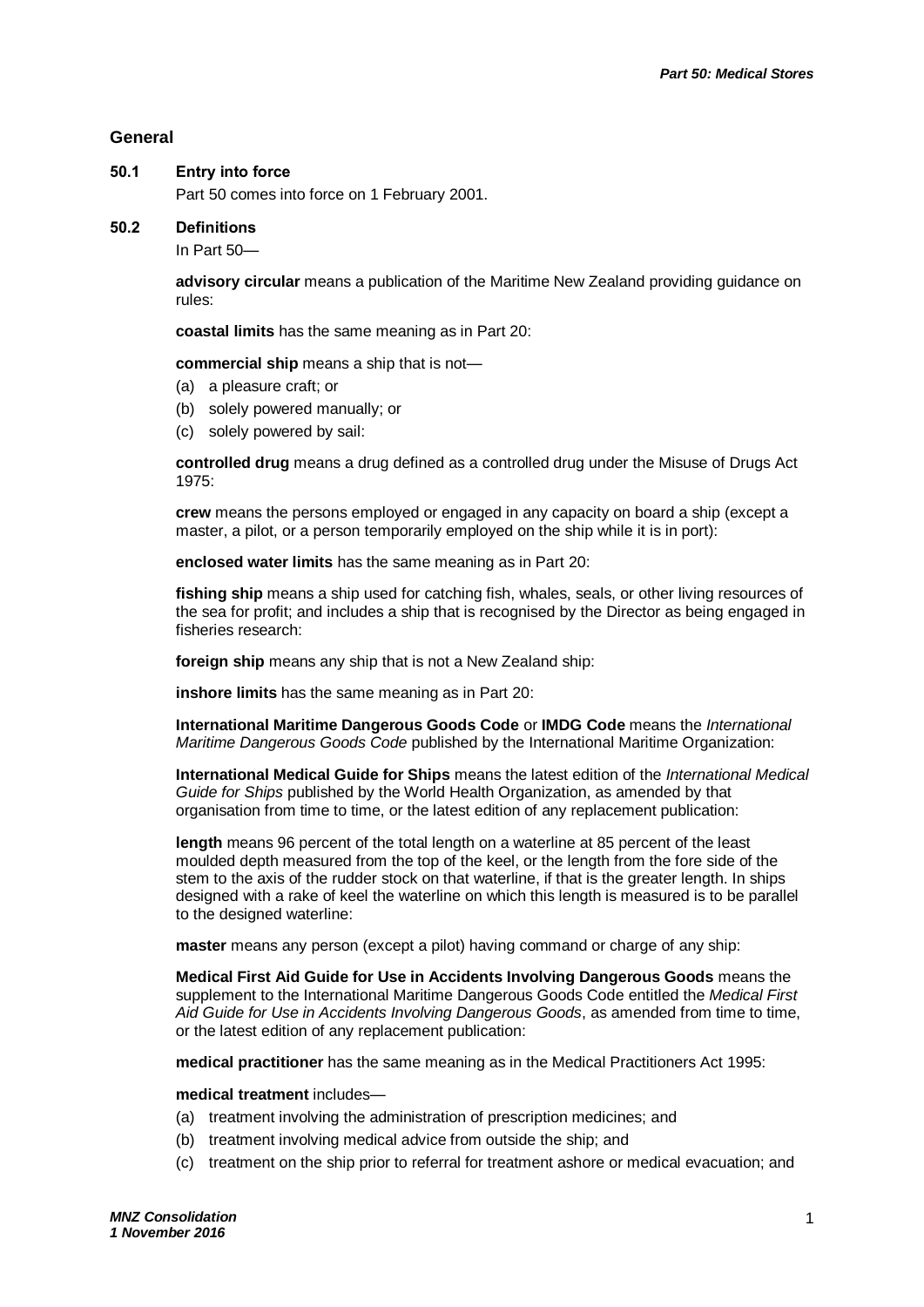(d) treatment involving more than one visit to the person in charge of sick and injured persons on board:

**New Zealand ship** means a ship that is registered under the Ship Registration Act 1992; and includes a ship that is not registered under that Act but is required or entitled to be registered under that Act:

**offshore limits** has the same meaning as in Part 20:

**operate**, in relation to a ship, means to sail or use the ship, or cause or permit the ship to sail, be used, or be in any place, whether or not the person is present with the ship; and "operating", "operation", and "operator" have corresponding meanings:

#### **owner**—

- (a) in relation to a ship registered in New Zealand under the Ship Registration Act 1992, means the registered owner of the ship:
- (b) in relation to a ship registered in any place outside New Zealand, means the registered owner of the ship:
- (c) in relation to a fishing ship, other than one to which paragraph (a) or paragraph (b) of this definition applies, means the person registered as the owner under section 57 of the Fisheries Act 1983:
- (d) in relation to a ship to which paragraph (a) or paragraph (b) or paragraph (c) of this definition applies, where, by virtue of any charter or demise or for any other reason, the registered owner is not responsible for the management of the ship, includes the charterer or other person who is for the time being so responsible:
- (e) in relation to an unregistered ship or a registered ship that does not have a registered owner, means the person who is for the time being responsible for the management of the ship:

**Part** means a group of rules made under the Maritime Transport Act 1994:

**passenger** means any person carried on a ship, other than—

- (a) the master and members of the crew, and any other person employed or engaged in any capacity on board the ship on the business of the ship; and
- (b) a person on board the ship either in pursuance of an obligation laid upon the master to carry shipwrecked, distressed, or other persons, or by reason of any circumstances that neither the master nor the owner nor the charterer (if any) could have prevented or forestalled; and
- (c) a child under the age of one year:

**pharmacist** means a person who is—

- (a) registered as a pharmacist under the Pharmacy Act 1970; and includes a person who is for the time being conditionally registered under section 16(3) of that Act; and
- (b) in the case of a country other than New Zealand, registered, or otherwise working lawfully, as a pharmacist, chemist, druggist, apothecary or equivalent occupation under any applicable legislation of that country:

**port with adjacent emergency medical facilities** means a port that has emergency medical facilities located within a 30 kilometre radius of the port:

**prescription medicine** means a medicine defined as a prescription medicine under the Medicines Act 1981:

**qualified paramedic** means a person, other than a medical practitioner or a registered nurse, who is—

(a) trained in, qualified in, and experienced in, and has an up to date knowledge of, providing emergency medical care involving the administering of drugs; and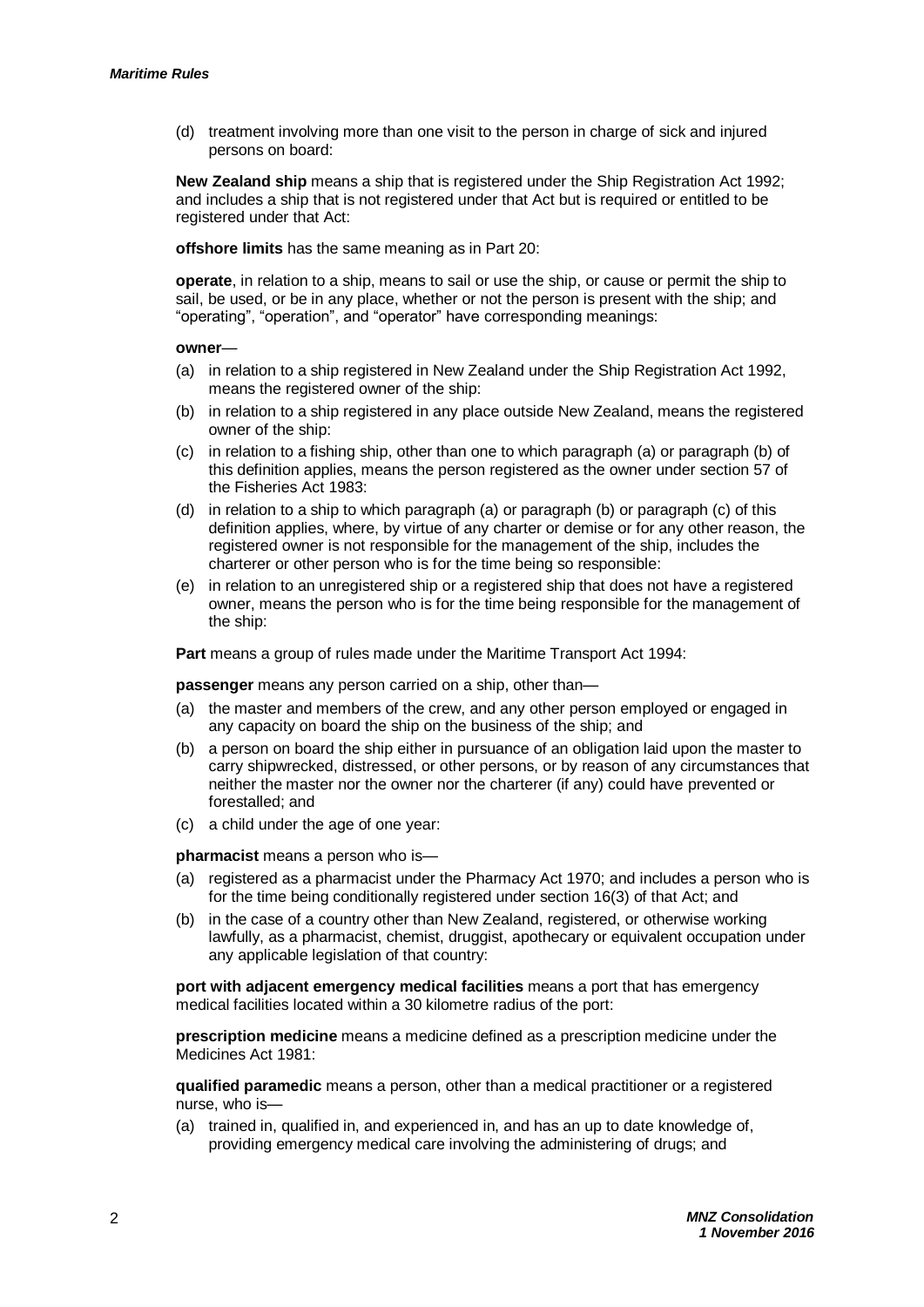- (b) serving or has served in this role at an intermediate or senior grade in—
	- (i) the New Zealand Defence Force or the defence force of any other state; or
	- (ii) the ambulance or fire services of New Zealand or any other state:

**registered nurse** means a registered nurse as defined in the Nurses Act 1977:

**restricted limits** has the same meaning as in Part 20:

#### **seafarer**—

- (a) means any person who—
	- (i) is employed or engaged on any ship in any capacity for hire or reward; or
	- (ii) works on any ship for gain or reward otherwise than under a contract of employment; but
- (b) does not include a pilot or any person temporarily employed on a ship while it is in port:

**The Ship Captain's Medical Guide** means the latest edition of *The Ship Captain's Medical Guide* published by the United Kingdom Department of Transport, as amended by that Department from time to time, or the latest edition of any replacement publication:

**unlimited area** has the same meaning as in Part 20.

#### **50.3 Application and compliance date**

- (1) Subject to rules 50.3(2) and 50.3(3), rules 50.4 to 50.19 inclusive apply to any New Zealand ship that is a commercial ship.
- (2) Rules 50.4 to 50.19 inclusive do not apply to a New Zealand ship that complies with any applicable maritime rules requiring the implementation and audit of a safe operational plan for that ship.<sup>1</sup>
- (3) Compliance with Part 50 is not required until three months after the date of its entry into force.

#### **Ships operating in restricted limits and ships of less than 24 metres in length operating not more than 100 miles from the coast**

#### **50.4 Medical stores – ships required to carry first-aid kits only**

- (1) Rule 50.4 applies to any ship that operates in restricted limits where it is possible at all times to land, within 30 minutes, a sick or injured person at a port with adjacent emergency medical facilities.
- (2) The owner and the master of a ship must ensure that the ship carries on board—
	- (a) the first-aid kits as specified in tables 1 and 2 of Appendix 2; and
	- (b) a copy of the current edition of the first-aid guide published by—
		- (i) the Order of St John; or
		- (ii) the New Zealand Red Cross.

#### **50.5 Medical stores – scale 1**

- (1) Rule 50.5 applies to—
	- (a) any ship that operates in restricted limits other than a ship to which rule 50.4 applies; and

 $\overline{\phantom{a}}$ 

<sup>1</sup> Such ships include commercial jet boats operating in rivers, whitewater rafts, and fishing boats of less than 6 metres in length which do not operate beyond enclosed waters (rivers and lakes) or more than 2 miles off the coast.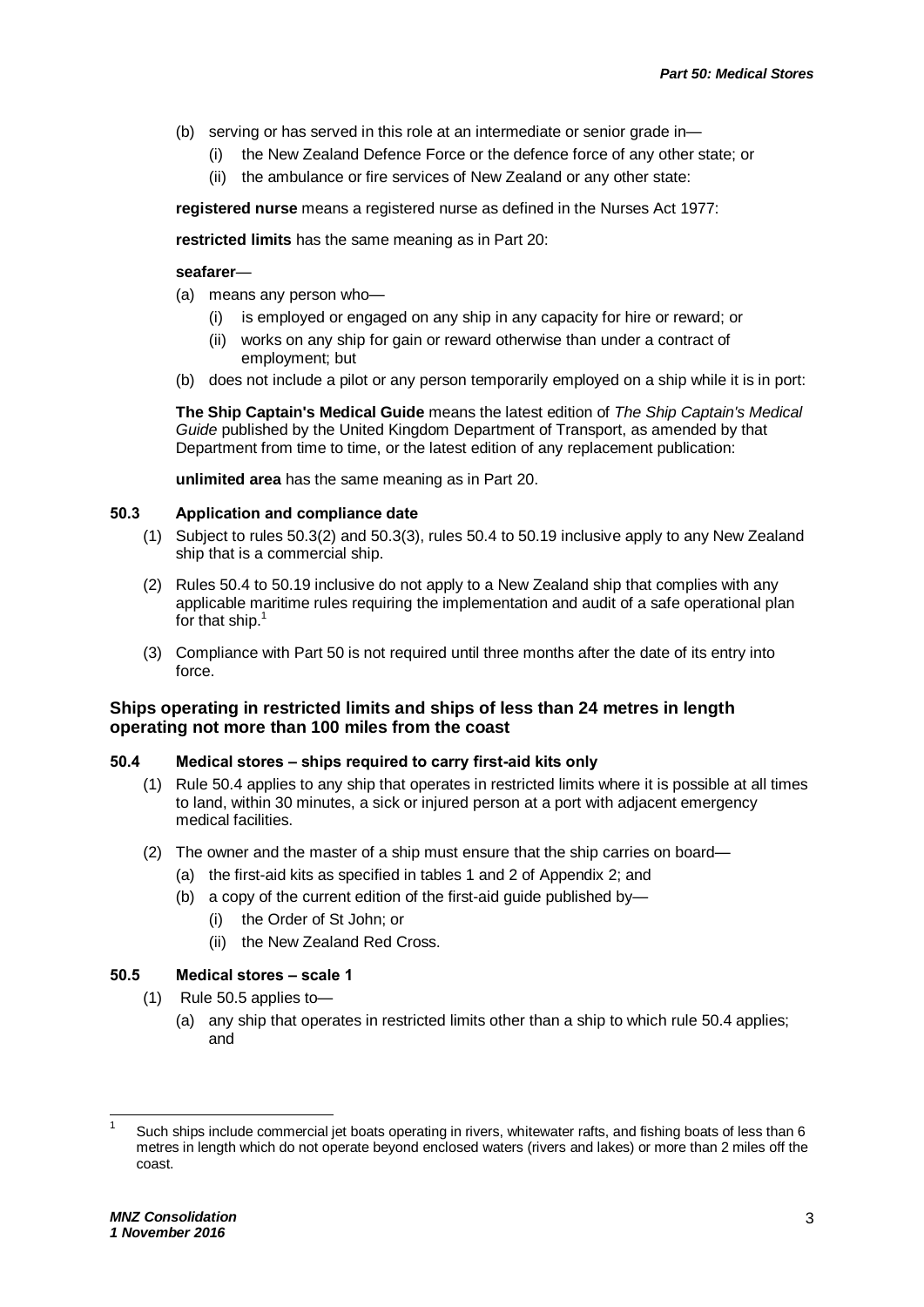- (b) any ship of less than 24 metres in length that operates beyond restricted limits but not more than 100 miles from the coast of the North Island or the South Island or Stewart Island / Rakiura or any of the islands in the Chatham Islands group.
- (2) The owner and the master of a ship must ensure that the ship carries on board—
	- (a) medicines meeting the treatment requirement specified in Appendix 1 for scale 1; and
	- (b) the equipment specified in Appendix 1 for scale 1; and
	- (c) the first-aid kits as specified in tables 1 and 3 for scale 1 in Appendix 2; and
	- (d) a copy of the current edition of the first-aid guide published by the Order of St John or the New Zealand Red Cross.

#### **Ships less than 24 metres in length operating more than 100 miles from the coast and ships 24 to 45 metres in length operating in coastal limits other than ships to which rule 50.7 applies**

#### **50.6 Medical stores – scale 2**

- (1) Rule 50.6 applies to—
	- (a) any ship that operates more than 100 miles from the coast but not beyond offshore limits and is less than 24 metres in length; and
	- (b) any ship that operates in coastal limits and is 24 metres or more but less than 45 metres in length, except those ships to which rule 50.7 applies.
- (2) The owner and the master of a ship must ensure that the ship carries on board—
	- (a) medicines meeting the treatment requirement specified in Appendix 1 for scale 2; and
	- (b) the equipment specified in Appendix 1 for scale 2; and
	- (c) the first-aid kits as specified for scale 2 in tables 1 and 3 of Appendix 2; and
	- (d) a copy of the current edition of the first-aid guide published by the Order of St John or the New Zealand Red Cross, or a copy of any other medical guide approved by the Director in accordance with rule  $50.6(3)$ ;<sup>2</sup> and
	- (e) a copy of Part 50 of the maritime rules and its advisory circular.
- (3) The Director may approve a medical guide for the purpose of rule 50.6(2)(d) if the Director is satisfied that the guide provides an equivalent level of guidance for any person responsible for the care of ill or injured persons on board a ship to that provided by the first aid guides named in rule 50.6(2)(d).

#### **Ships 30 metres or more in length operating in coastal limits and ships 24 metres or more in length operating in offshore limits**

#### **50.7 Medical stores – scale 3**

- (1) Rule 50.7 applies to—
	- (a) any ship that—
		- (i) operates in coastal limits; and
		- (ii) carries 12 seafarers or more; and
		- (iii) proceeds on a voyage of more than 4 weeks duration; and
		- (iv) is 30 metres or more in length but less than 45 metres in length; and
	- (b) any ship that operates in coastal limits and is 45 metres or more in length; and
	- (c) any ship that operates in offshore limits and is 24 metres or more in length.
- (2) The owner and the master of a ship must ensure that the ship carries on board—

<sup>&</sup>lt;sup>2</sup> The Director has approved *The Ship Captain's Medical Guide* and *the International Medical Guide for Ships* for ships carrying scale 2 medical stores.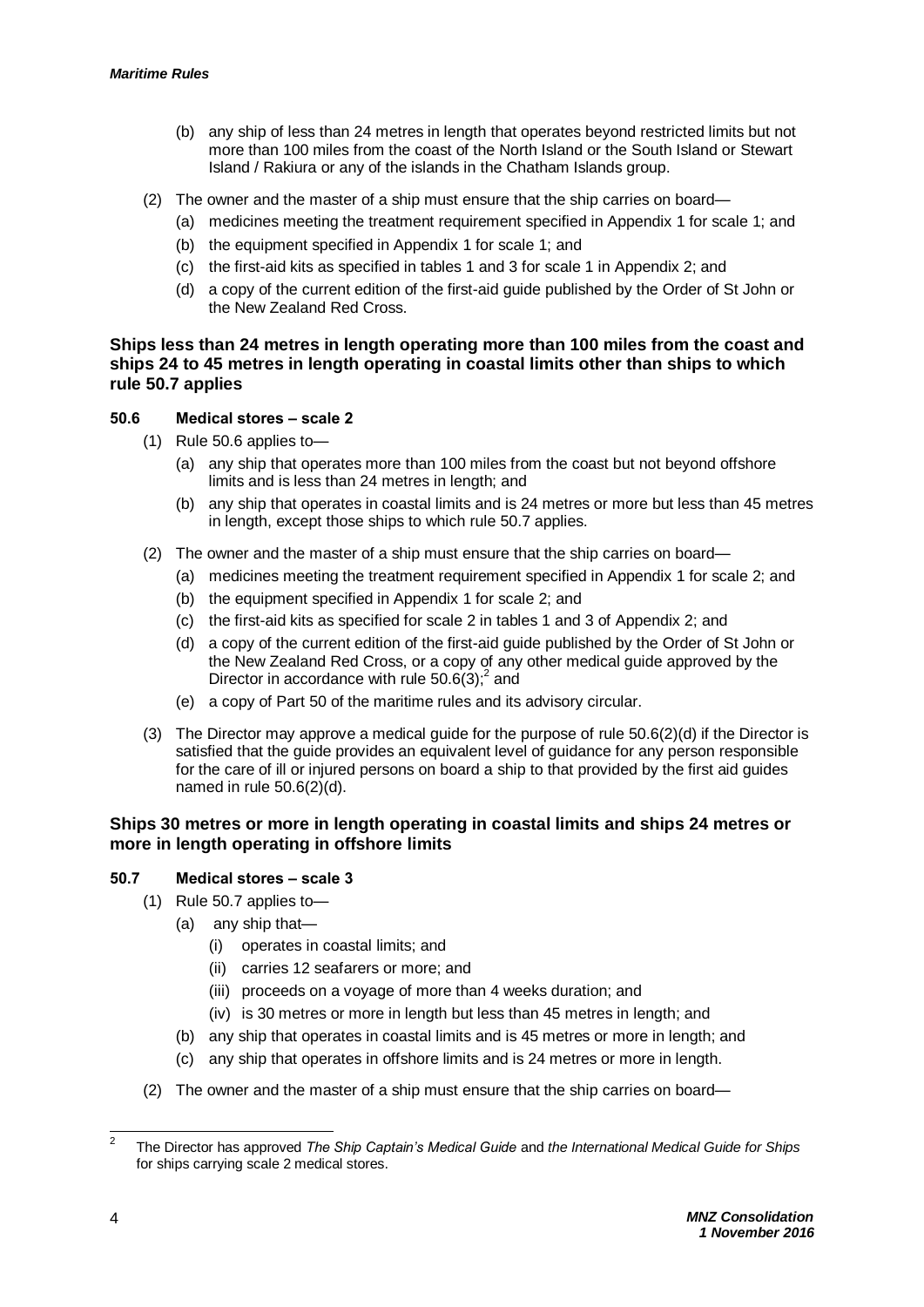- (a) medicines meeting the treatment requirement specified in Appendix 1 for scale 3; and
- (b) the equipment specified in Appendix 1 for scale 3; and
- (c) the first-aid kits as specified for scale 3 in tables 1 and 3 of Appendix 2; and
- (d) a copy of *The Ship Captain's Medical Guide* or a copy of the *International Medical Guide for Ships* or a copy of any other medical guide approved by the Director in accordance with rule  $50.7(3)$ ;<sup>3</sup> and
- (e) a copy of Part 50 of the maritime rules and its advisory circular.
- (3) The Director may approve a medical guide for the purpose of rule 50.7(2)(d) if the Director is satisfied that the guide provides an equivalent level of guidance for any person responsible for the care of ill or injured persons on board a ship to that provided by the guides named in rule 50.7(2)(d).
- (4) The owner and the master of a ship which carries more than 12 passengers on a voyage during which the ship is more than 36 hours from a port with adjacent emergency medical facilities must ensure that the ship carries on board a doctor's kit which contains the medical stores specified in Appendix 3.

#### **Ships operating in the unlimited area**

#### **50.8 Carriage of medical officers – unlimited area**

- (1) Rule 50.8 applies to any ship operating in the unlimited area and carrying more than 100 persons, whether passengers or seafarers.
- (2) The owner and the master of a ship must ensure that the ship carries on board a medical practitioner as a member of its crew.

#### **50.9 Medical stores – scale 4**

- (1) Rule 50.9 applies to any ship operating in the unlimited area.
- (2) The owner and the master of a ship must ensure that the ship carries on board—
	- (a) medicines meeting the treatment requirement specified in Appendix 1 for scale 4; and
	- (b) the equipment specified in Appendix 1 for scale 4; and
	- (c) the first-aid kits as specified for scale 4 in tables 1 and 3 of Appendix 2; and
	- (d) a copy of *The Ship Captain's Medical Guide* or a copy of the *International Medical Guide for Ships* or a copy of a medical guide approved by the Director in accordance with rule  $50.9(3)$ ;<sup>4</sup> and
	- (e) a list of radio communication stations in states other than New Zealand from which medical advice is available, appropriate to the range of that ship's operations; and
	- (f) a copy of Part 50 of the maritime rules and its advisory circular.
- (3) The Director may approve a medical guide for the purpose of rule 50.9(2)(d) if the Director is satisfied that the guide provides an equivalent level of guidance for any person responsible for the care of ill or injured persons on board a ship to that provided by the guides named in rule 50.9(2)(d).
- (4) The owner and the master of a ship which is carrying more than 12 passengers on a voyage during which the ship is more than 36 hours from a port with adjacent emergency medical facilities must ensure that the ship carries on board a doctor's kit which contains the medical stores specified in Appendix 3.

 3 The Director has at this time approved no other medical guides for the purposes of rule 50.7(2)(d).

<sup>4</sup> The Director has at this time approved no other medical guide for the purposes of rule 50.9(2)(d).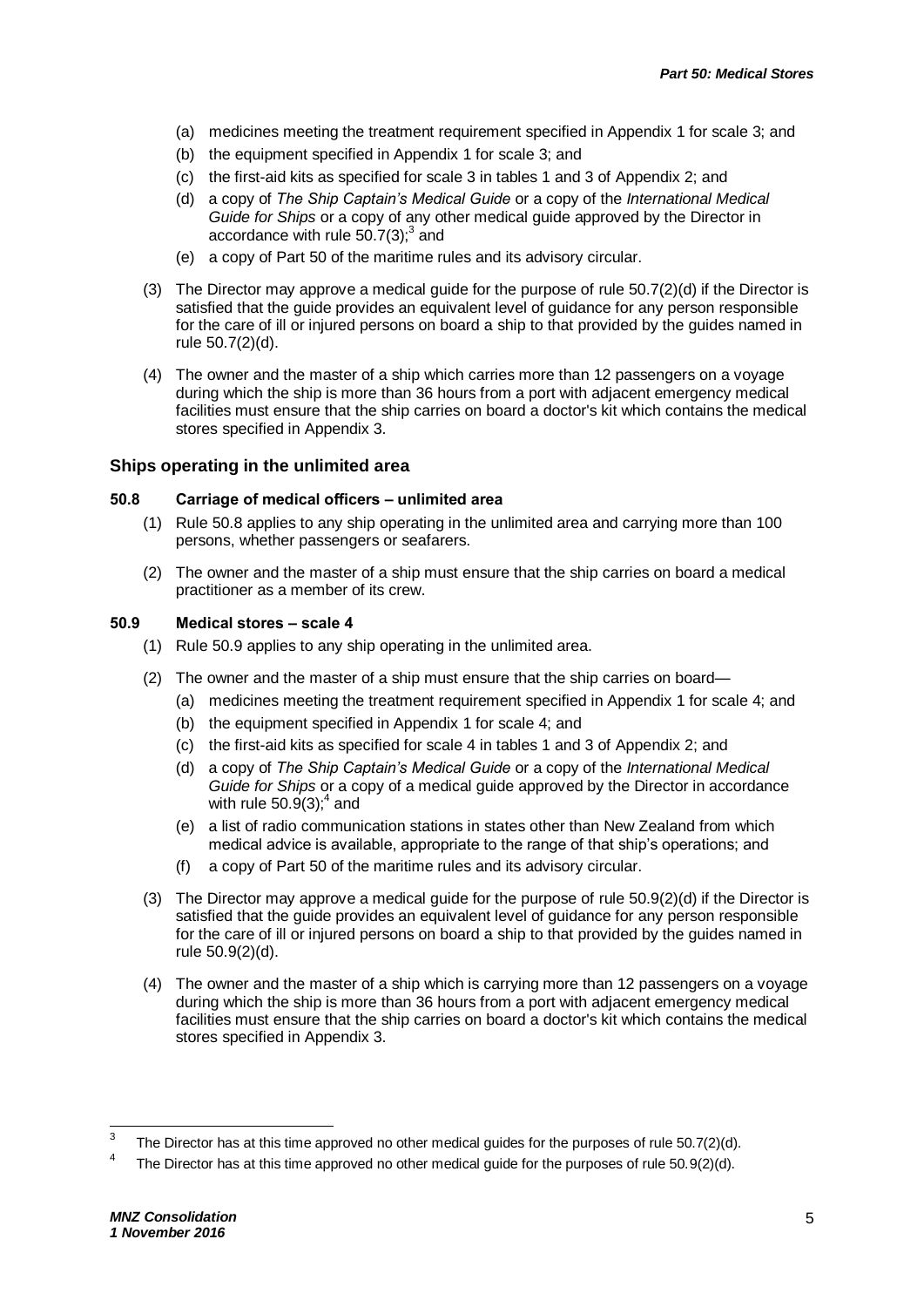#### **Ships carrying dangerous goods**

#### **50.10 Preparations for accidents involving dangerous goods**

- (1) Rule 50.10 applies to any ship that carries dangerous goods as defined in Part 24A, except a ship carrying dangerous goods only in limited quantities as defined in, and in compliance with the requirements of, Chapter 3.4 of the International Maritime Dangerous Goods Code.
- (2) The owner and the master of a ship that is engaged in a voyage from one New Zealand port to another New Zealand port, and that is continuously within the range of helicopter rescue services or is never more than six hours from a port with adjacent emergency medical facilities able to deal with cases of chemical poisoning, must ensure that the ship carries on board—
	- (a) the Medical First Aid Guide for Use in Accidents Involving Dangerous Goods; and
	- (b) the antidotes and the equipment referred to in that Guide that are required, in respect of the categories of dangerous goods carried by that ship, to:
		- (i) treat half the crew of the ship for chemical inhalation for a period of eight hours; and
		- (ii) treat two persons for chemical ingestion or eye contact until the ship reaches port or those persons can be evacuated; and
		- (iii) treat four persons for skin contact with chemicals until the ship reaches port or the persons can be evacuated.
- (3) The owner and the master of a ship, other than a ship to which rule 50.10(2) applies, must ensure that the ship carries on board—
	- (a) the *Medical First Aid Guide for Use in Accidents Involving Dangerous Goods*; and
	- (b) the antidotes and the equipment of the types and quantities specified in the *Medical First Aid Guide for Use in Accidents Involving Dangerous Goods* for use in the treatment of chemical poisoning involving the categories of dangerous goods carried by that ship.

#### **Medical stores for survival craft and rescue boats**

#### **50.11 Medical stores for lifeboats, liferafts and rescue boats**

The owner and the master of a ship that is required to carry a lifeboat, liferaft or rescue boat complying with Part 42A must ensure that—

- (a) every lifeboat, liferaft and rescue boat is equipped with one first-aid kit containing the items specified in table 1 of Appendix 2; and
- (b) every lifeboat and liferaft is equipped with anti-seasickness medicine sufficient for at least 48 hours and one seasickness bag for each person that that lifeboat or liferaft is permitted to accommodate.

#### **Storage, security, and inspection of medical stores**

#### **50.12 Medical cabinet**

- (1) The owner and the master of a ship that is required by Part 50 to carry scale 2, scale 3, or scale 4 medical stores must ensure that the ship is fitted with a medical cabinet that is designed and constructed for the purpose of storing and dispensing medicines required by this Part to be carried on that ship.
- (2) The owner and the master of a ship that is required by Part 50 to carry controlled drugs<sup>5</sup> must ensure that—
	- (a) the medical cabinet required under rule 50.12(1) is—
		- (i) fitted with a door secured with an effective lock; and

l

<sup>5</sup> Only scale 3 and scale 4 medical stores include controlled drugs.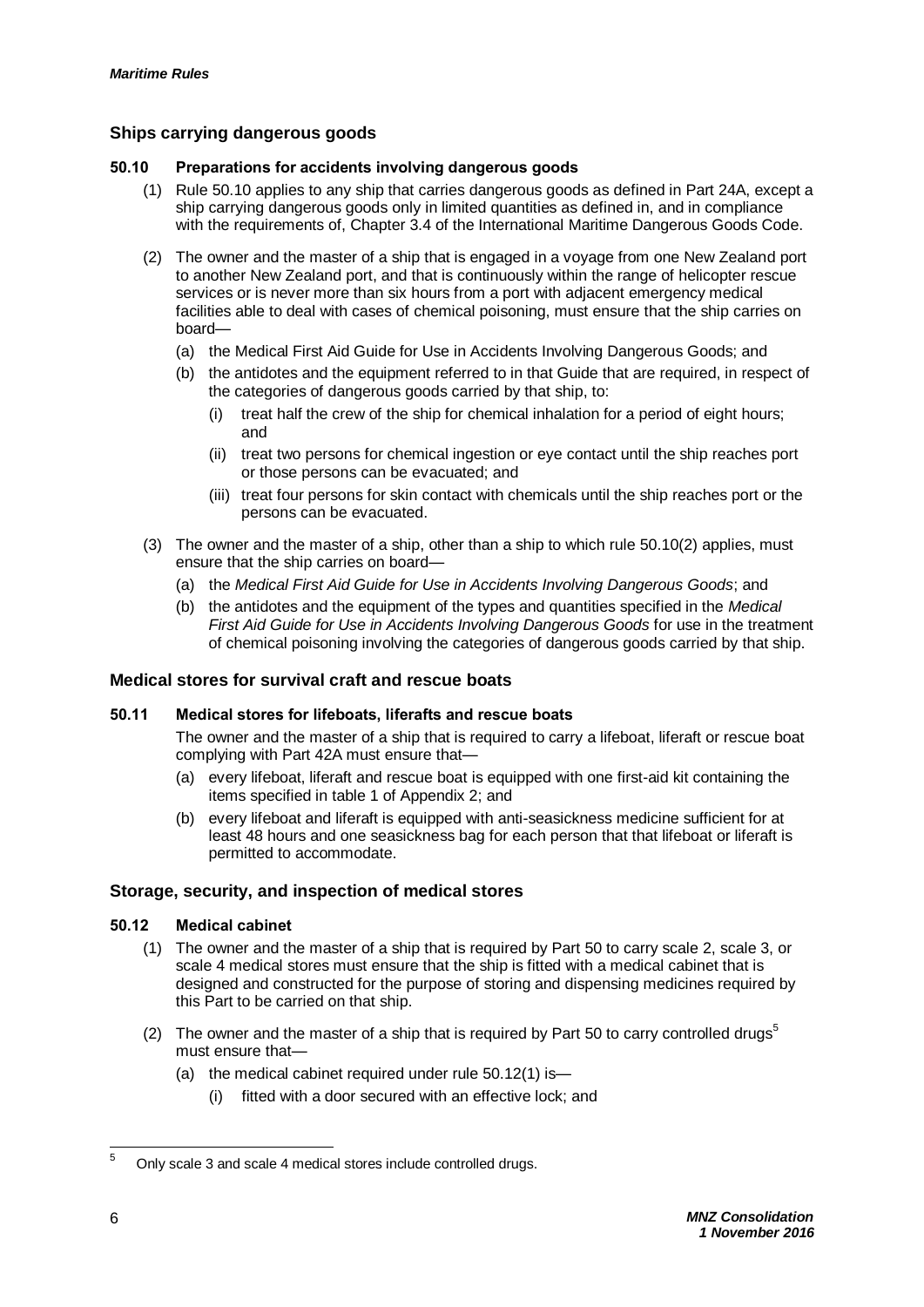- (ii) fitted with an inner compartment constructed of metal which is attached to the structure of the ship and fitted with a door and secured with a lock which cannot be opened by the key to the medical cabinet; and
- (b) the keys to the medical cabinet are held only by—
	- (i) the person in charge of sick and injured persons on board; and
	- (ii) the master; and
- $(c)$  only controlled drugs $<sup>6</sup>$  are stored in the inner compartment of the medical cabinet; and</sup>
- (d) the keys to the inner compartment of the medical cabinet are held only by—
	- (i) the master; and
	- (ii) the ship's medical practitioner, if there is one on board.

#### **50.13 Doctor's kit**

- (1) The owner and the master of a ship that is required by Part 50 to carry a doctor's kit on board must ensure that—
	- (a) the kit is kept locked when not in use; and
	- (b) the kit is stored in a locked cabinet; and
	- (c) the kit is kept at a temperature between 2 and 25 degrees Celsius when not in use; and
	- (d) the kit is clearly labelled with the words "The medicines in this case are only to be used by a medical practitioner, registered nurse, qualified paramedic or by someone under the direct supervision of a medical practitioner on board the ship".
- (2) No person may use a doctor's kit unless that person is either—
	- (a) a medical practitioner; or
	- (b) a registered nurse, following the directions of a medical practitioner on board or ashore; or
	- (c) a qualified paramedic, following the directions of a medical practitioner on board or ashore; or
	- (d) under the direct supervision of a medical practitioner on board the ship.<sup>7</sup>

#### **50.14 Information on medicines**

The owner and the master of a ship that is required by Part 50 to carry prescription medicines must ensure that the container or wrapping of any such medicine has been marked by a pharmacist to clearly indicate—

- (a) the generic name of the medicine conforming to the name used in *The Ship Captain's Medical Guide* or the *International Medical Guide for Ships* or the medical guide approved by the Director, whichever is carried on board that ship; and
- (b) the trade or proprietary name of that medicine; and
- (c) what that medicine is for and how to use it; and
- (d) that the medicine should be administered only after obtaining radio medical advice, where the medical guides referred to in rule 50.14(a) require this advice; and
- (e) the expiry date of that medicine.

 6 The practice on some ships of storing controlled drugs in the safe in the master's office is not in conflict with this rule, nor is the practice of keeping drugs requiring refrigeration in the master's refrigerator. In all cases, however, the security standard set out in regulation 28 of the Misuse of Drugs Regulations 1977, reproduced as annex 1 to the advisory circular to Part 50, must be met.

<sup>7</sup> There may from time to time be situations where the drugs in the doctor's kit, many of which are also on the general scale, need to be used by a person who does not belong to one of the classes of person listed in this rule in order to save life at sea - for example, where the ship's medical cabinet is destroyed or made inaccessible by fire. Section 19 of the Maritime Transport Act recognises that the master may breach the requirements of maritime rules in emergency situations.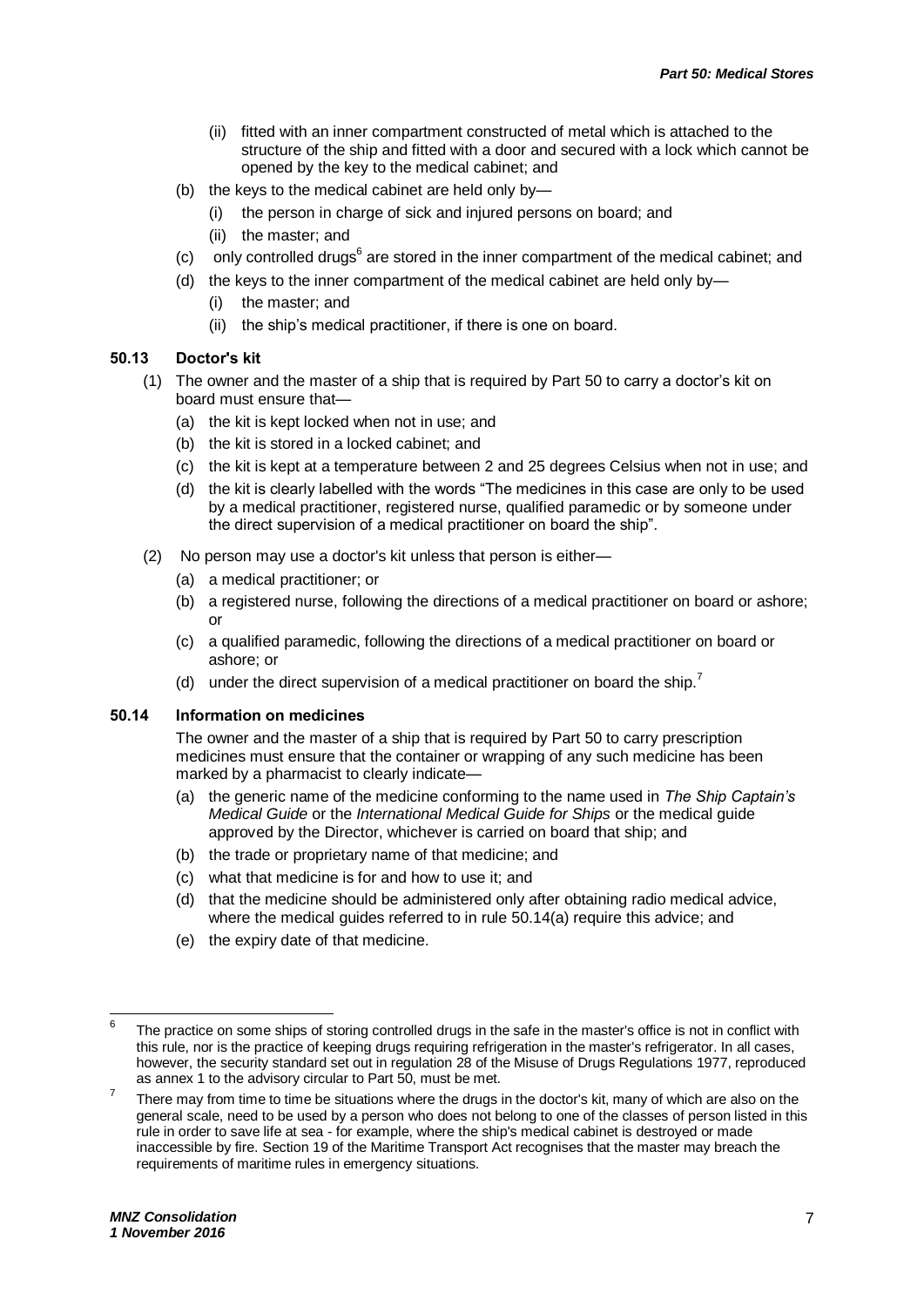#### **50.15 Replacement of medicines**

The owner and the master of a ship that is required by Part 50 to carry medicines must ensure that each medicine is replaced—

- (a) as soon as possible after the use of the medicine; and
- (b) prior to the expiry date on the medicine's label or as soon as possible after that date.

#### **50.16 Record of controlled drugs**

- (1) The owner and the master of a ship that is required by Part 50 to carry a controlled drug<sup>8</sup> must ensure that—
	- (a) a record of controlled drugs is kept on board the ship; and
	- (b) the record accurately records for each controlled drug—
		- (i) the type and quantity of the drug on board the ship; and
		- (ii) the name and address of the supplier of the drug; and
		- (iii) the date the drug was received on board the ship; and
		- (iv) the name of any person on board the ship to whom the drug was administered, the capacity in which that person was on the ship, and the date the drug was administered; and
		- (v) the name and address of any person to whom the drug was dispatched or who took charge of it for disposal, and the date of dispatch or taking charge.
- (2) The record of controlled drugs must be—
	- (a) kept in the medical cabinet when not in use; and
	- (b) retained by the owner of the ship for 4 years after the date the last entry was made.

#### **50.17 Inspection of medical stores**

- (1) The owner and the master of a ship that is required by Part 50 to carry medical stores which include both controlled drugs<sup>9</sup> and any other prescription medicines must-
	- (a) arrange for an inspection of the ship's medical stores to be carried out by a pharmacist, or a registered nurse conversant with the use of medical stores on board ships, or a person approved by the Director for carrying out inspections under this rule, at intervals of not more than 18 months to determine whether those stores comply with the requirements of Part 50; and
	- (b) ensure that any non compliance with the requirements of Part 50 found during the inspection required under rule 50.17(a) is remedied as soon as possible; and
	- (c) maintain an accurate written record of the inspections carried out under rule 50.17(a); and
	- (d) ensure that the record of inspections required under rule 50.17(c) is retained for 4 years after the date the last entry was made.
- (2) The Director may approve a person for the purpose of rule 50.17(1)(a) if the Director is satisfied that the person is conversant with the use of medical stores on board ships and the requirements of Part 50.

#### **Record of medical treatment**

#### **50.18 Record of medical treatment**

The owner and the master of a ship that is required by Appendix 1 of Part 50 to carry medical report forms<sup>10</sup> must ensure that-

 $\mathbf{a}$ Only ships with scale 3 or scale 4 medical stores are in this category and thus required to keep these records.

<sup>9</sup> Only scale 3 and scale 4 medical stores include *both* prescription medicines and controlled drugs. Thus only ships carrying these scales are required to undertake an inspection in accordance with this rule.

 $10$  Under the requirements set out in Appendix 1 of Part 50, only ships carrying scale 3 or scale 4 stores and engaged in voyages of greater than 72 hours duration must carry report forms.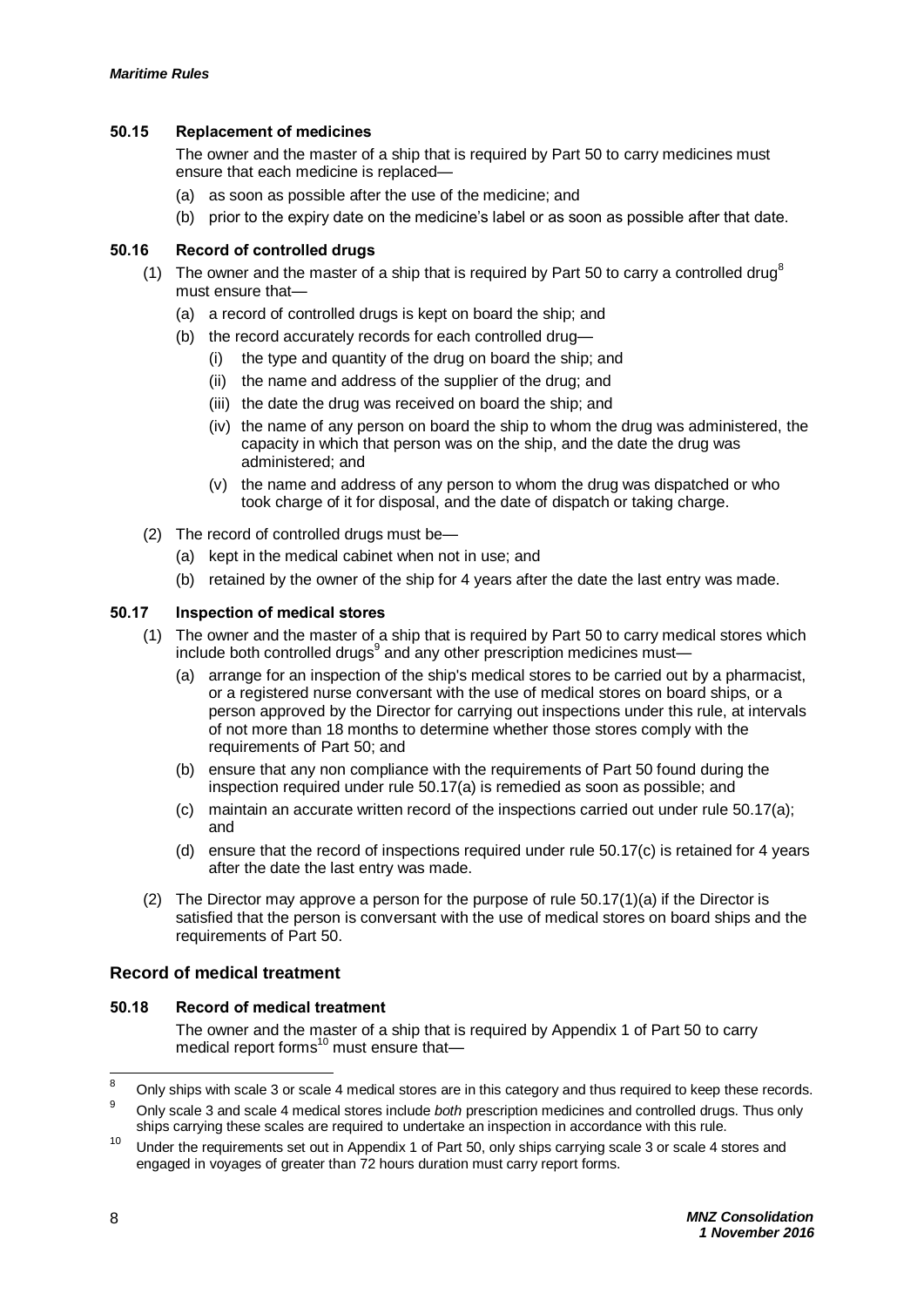- (a) a report form is completed for each person who receives medical treatment on board the ship; and
- (b) a copy of the report form is provided to
	- the person receiving the treatment; and
	- (ii) any hospital or doctor that treats that person immediately after that person goes ashore; and
- (c) a copy of the report form, including any information provided by a hospital or doctor ashore that treats the person, is retained by the owner for a period of three months from the date of the treatment for reference in the case of further medical treatment of that person.

#### **Variation from appendix 1 requirements**

#### **50.19 Variation from Appendix 1 requirements**

- (1) Despite rules 50.5, 50.6, 50.7 and 50.9, the owner or master of a ship may, on the advice confirmed in writing of a medical practitioner or pharmacist, or of a registered nurse conversant with the use of ships' medical stores, carry on board additional or different quantities of the medicines or medical equipment specified in Appendix 1, taking into account—
	- (a) the nature of the voyage and, in particular—
		- (i) the planned ports of call; and
		- (ii) the proximity of shore-based medical assistance; and
		- (iii) the planned destination; and
		- (iv) the duration of the voyage, and thus whether there is a need to provide for only short term emergency treatment and symptomatic relief, or for a course of treatment; and
	- (b) the type of work to be carried out during the voyage; and
	- (c) the nature of cargo or, in the case of fishing ships, the intended catch and likely bycatch; and
	- (d) the number and gender of the seafarers on board, and, where known, any hypersensitivity of any of these seafarers to commonly occurring substances.
- (2) Without limiting the general discretion provided for in rule 50.19(1) for all scales, the owner and the master of a ship may, on the advice of the health professionals referred to in that rule, reduce the quantities and the range of scale 3 medical stores if the ship is—
	- (a) engaged in regular, short duration voyages on the New Zealand coast; and
	- (b) continuously within the range of helicopter rescue services or never more than six hours from a port with adjacent emergency medical facilities.<sup>11</sup>

 $\overline{\phantom{a}}$ 

<sup>11</sup> For example, the need for stores such as some anti-infection medicines, and certain examination and monitoring equipment may be reduced.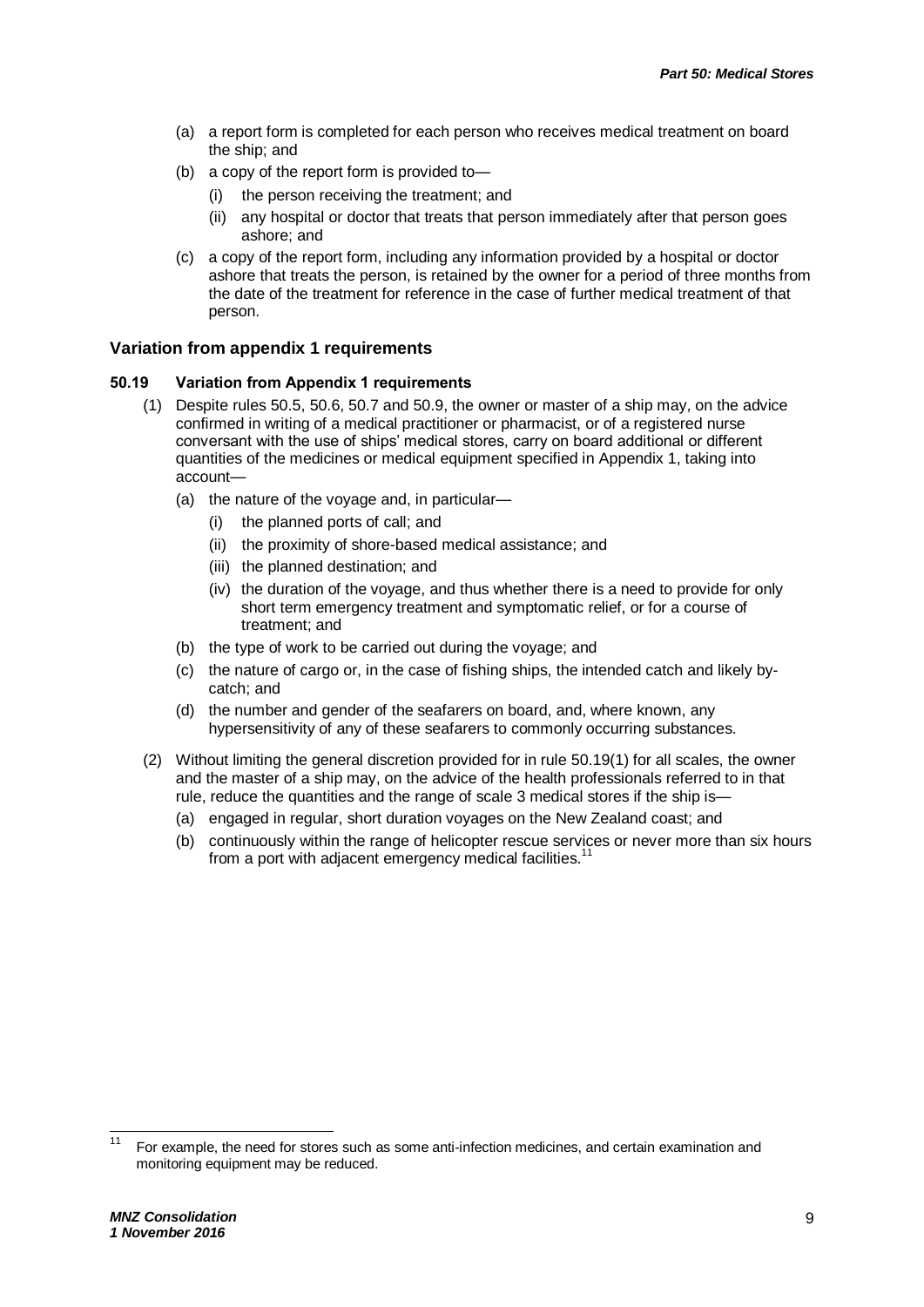## **Appendix 1 Medical stores**

- (1) The medicines and equipment scales required by this Appendix are set out in the following table, subject to the provisions in clauses (2) to (5) of this Appendix.
- (2) The medicines and dosage strengths listed in the second column of the following table are those considered to represent best practice. Exact equivalents providing an equivalent level of treatment may be substituted on advice by a medical practitioner, or pharmacist, or registered nurse conversant with the use of medical stores on board ships.
- (3) The recommended quantities of medicines and equipment set out in column 3 of the following table are considered sufficient for up to 12 seafarers, except those in bold type which should be sufficient for any number of seafarers. Appropriate upward adjustments to the quantities carried must be made whenever the number of seafarers on board is greater than 12.<sup>1</sup>

Scale 4 quantities may be reduced to those in square brackets where a ship is operating exclusively on voyages between ports in New Zealand and Australia or within 200 nautical miles of the coast of Australia.

- (4) Alternative packaging of medicines to that specified in the following table is acceptable. For example, pre-filled syringes may be used in place of ampoules where available and preferred.
- (5) The medical report forms required in the following table—
	- (a) are required to be carried only by ships engaged in voyages of greater than 72 hours duration; and
	- (b) must be either a pad of 12 or a master copy which may be photocopied on board.

| Column 1                    | Column <sub>2</sub>                                                                                          | Column 3                    |         |         |         |
|-----------------------------|--------------------------------------------------------------------------------------------------------------|-----------------------------|---------|---------|---------|
| Treatment<br>requirement    | Recommended medicine                                                                                         | <b>Recommended quantity</b> |         |         |         |
| Cardiovascular              |                                                                                                              | Scale 4                     | Scale 3 | Scale 2 | Scale 1 |
| Sympathomimetic             | Adrenaline/epinephrine inj BP<br>0.5ml - adrenaline acid tartrate inj<br>1.0mg in 1ml (1:1000 and<br>1:10000 | 5                           |         |         |         |
| Anti-coagulant              | Heparin or alternative (ampoule)                                                                             |                             |         |         |         |
|                             | Acetyl salicyclic acid (250-500mg)                                                                           |                             | 4       |         |         |
| Anti-angina<br>preparations | Glyceryl trinitrate spray 400mcg<br>per metered dose 200 dose<br>aerosol                                     | 1 unit                      | 1 unit  | 1 unit  |         |
| <b>Diuretics</b>            | Frusemide - 20mg ampoule                                                                                     | 5                           |         |         |         |
| Anti-hypertensive           | Atenolol (50mg tablet)<br>Urapidil (ampoule)                                                                 | 10                          |         |         |         |

#### **Table**

 $12$ <sup>12</sup> An increase in the number of seafarers will increase the probability that the medicine and equipment will be required but need not require a proportional increase in the quantities carried.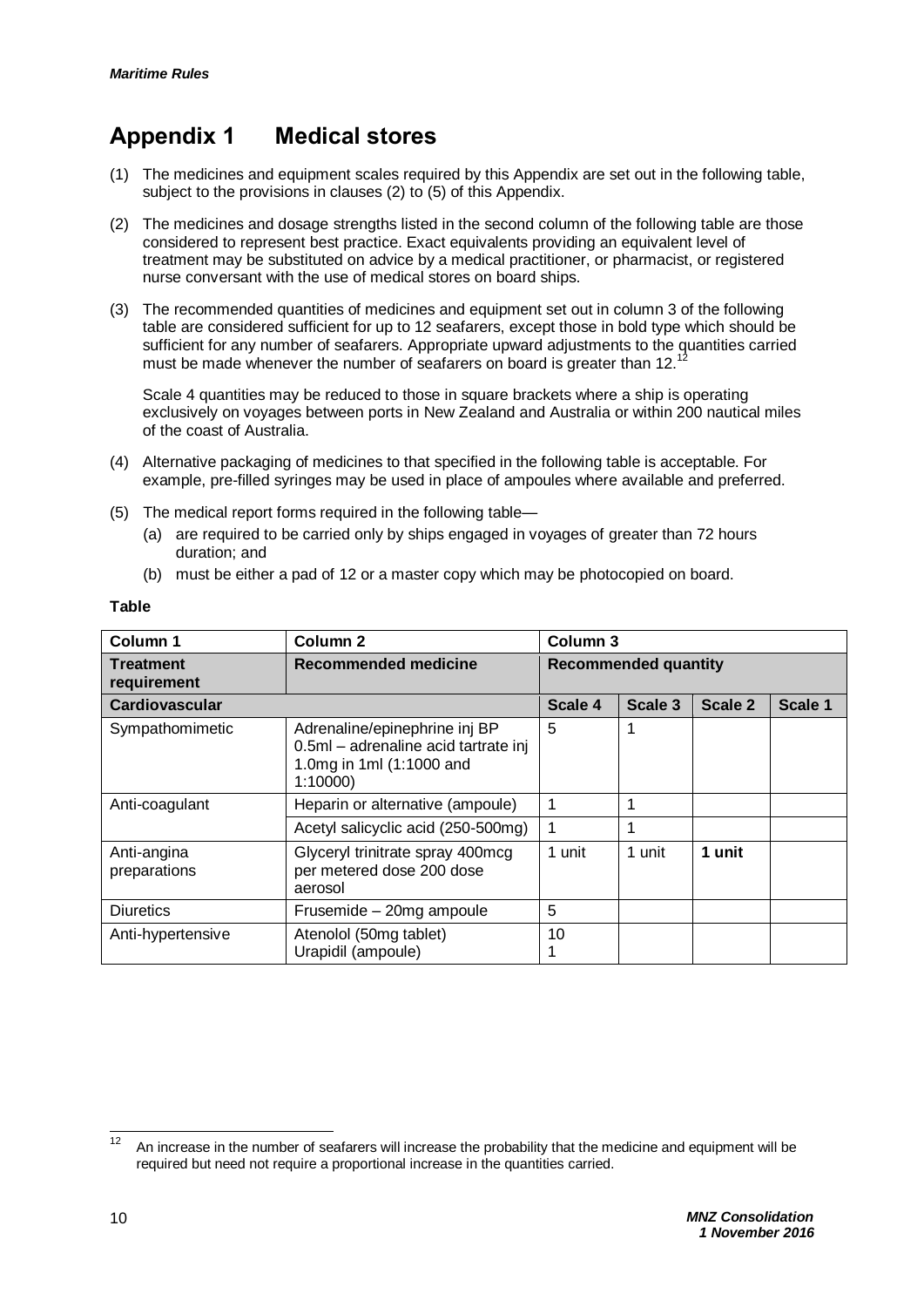| Column 1                             | Column <sub>2</sub>                                        | Column <sub>3</sub>         |         |         |         |
|--------------------------------------|------------------------------------------------------------|-----------------------------|---------|---------|---------|
| <b>Treatment requirement</b>         | <b>Recommended medicine</b>                                | <b>Recommended quantity</b> |         |         |         |
| <b>Gastrointestinal medicines</b>    |                                                            | Scale 4                     | Scale 3 | Scale 2 | Scale 1 |
| Histamine H2 receptor<br>antagonists | Ranitidine 150mg tablet                                    | 12                          | 12      | 4       |         |
| Antacid liquid                       | Mylanta 375ml bottle                                       |                             |         | 1       | 1       |
| Anti-emetics                         | Prochlorperazine maleate 5mg<br>buccal tablet              | 30                          | 30      |         |         |
|                                      | Prochlorperazine mesilate in 1ml<br>ampoule                | 15                          | 5       |         |         |
|                                      | Recommend to use instead:<br>Metoclopranide (10mg ampoule) | 1                           | 1       |         |         |
| Laxatives                            | Glycerol suppositories or<br>Bisacodyl 5mg tablet          | 10<br>50                    | 5<br>50 |         |         |
| Anti-diarrhoeals                     | Loperamide 2mg capsule                                     | 8                           | 8       | 8       |         |
| Haemorrhoid<br>preparations          | Anusol cream                                               | 1                           | 1       | 1       |         |

| Column 1                                                     | Column <sub>2</sub>                                        |                | Column <sub>3</sub>         |         |         |  |
|--------------------------------------------------------------|------------------------------------------------------------|----------------|-----------------------------|---------|---------|--|
| <b>Treatment requirement</b>                                 | <b>Recommended medicine</b>                                |                | <b>Recommended quantity</b> |         |         |  |
| <b>Analgesics</b>                                            |                                                            | Scale 4        | Scale 3                     | Scale 2 | Scale 1 |  |
| Analgesics, anti-pyretics<br>and anti-inflammatory<br>agents | Diclofenac 100mg tablet                                    | 10             | 50                          | 20      | 10      |  |
|                                                              |                                                            |                |                             |         |         |  |
|                                                              | Paracetamol 500mg tablet                                   | 15             | 10                          |         |         |  |
|                                                              | Ketamine (50mg ampoule)                                    | $\overline{2}$ |                             |         |         |  |
|                                                              | Tramadol or alternative (100mg<br>ampoule)                 | $\overline{2}$ |                             |         |         |  |
| Powerful analgesics                                          | Morphine sulphate 10mg in 1ml<br>ampoule                   | 15[10]         | 10                          |         |         |  |
| Anti-spasmodic                                               | Hyoscine butylbromide 10mg tablet                          | 24             | 12                          |         |         |  |
| <b>Nervous system</b>                                        |                                                            |                |                             |         |         |  |
| Anxiolytics                                                  | Diazepam 10mg tablet                                       | 20[10]         | 10                          | 10      |         |  |
|                                                              | Diazepam inj. 5mg per ml, 1ml<br>ampoule                   | 5              | 5                           |         |         |  |
|                                                              | Neuroleptic chlorpromazine (25mg<br>ampoule) or equivalent | $\overline{2}$ |                             |         |         |  |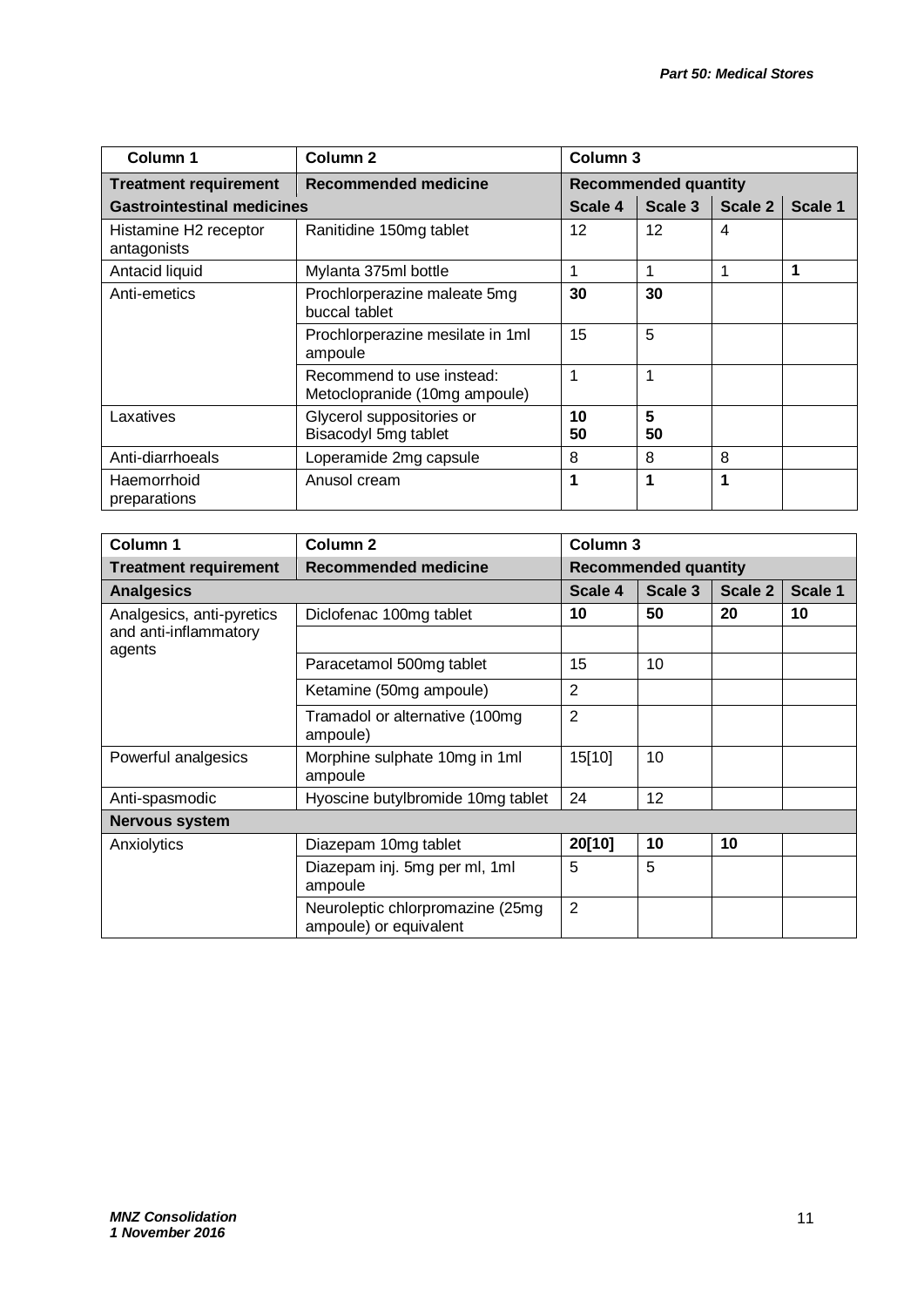| Column 1                              | Column <sub>2</sub>                                                 | Column 3                    |         |         |         |
|---------------------------------------|---------------------------------------------------------------------|-----------------------------|---------|---------|---------|
| <b>Treatment requirement</b>          | Recommended medicine                                                | <b>Recommended quantity</b> |         |         |         |
| <b>Nervous system (continued)</b>     |                                                                     | Scale 4                     | Scale 3 | Scale 2 | Scale 1 |
| Seasickness remedies                  | Meclozine 12.5mg tablet                                             | 12                          | 12      | 12      | 24      |
|                                       | Prochlorperazine - as specified<br>under antiemetics                |                             |         |         |         |
| Anti-epileptics                       | Diazepam rectal tubes 10mg in<br>$2.5$ ml                           | 5                           | 5       | 5       |         |
| Anti-allergics and anti-anaphylactics |                                                                     |                             |         |         |         |
| H <sub>1</sub> anti-histamines        | Loratadine 10mg tablet or                                           | 30                          | 14      | 14      |         |
|                                       | Cetirizine 10mg tablet                                              | 30                          | 20      | 20      |         |
|                                       | Promethazine inj. 25mg in<br>1ml ampoule                            | 10                          | 5       |         |         |
| Corticosteroids                       | Hydrocortisone with diluent for<br>reconstitution 250mg in 2ml vial | 3                           | 2       |         |         |
|                                       | Prednisone 5mg tablet                                               | 50                          | 10      | 10      | $\star$ |

\* In the case of some scale 1 fishing ships, it may be appropriate to consider carrying treatments for anaphylactic shock, taking into account rule 50.19(1).

| Column <sub>1</sub>                               | Column <sub>2</sub>                                                                                                                                                         | Column <sub>3</sub> |                             |         |         |
|---------------------------------------------------|-----------------------------------------------------------------------------------------------------------------------------------------------------------------------------|---------------------|-----------------------------|---------|---------|
| <b>Treatment requirement</b>                      | <b>Recommended medicine</b>                                                                                                                                                 |                     | <b>Recommended quantity</b> |         |         |
| <b>Respiratory system</b>                         |                                                                                                                                                                             | Scale 4             | Scale 3                     | Scale 2 | Scale 1 |
| Bronchospasm<br>preparations                      | Beclomethasone 100mcg per<br>metered dose, 200 dose inhaler                                                                                                                 | 1                   | 1                           |         |         |
|                                                   | Salbutamol inhaler 200mcg per<br>metered dose, 200 dose inhaler<br>with spacer e.g. Volumatic                                                                               | 3                   | 3                           | 1       | 1       |
| Anti-tussives                                     | Pholcodine linctus 300ml or<br>proprietary cough preparation of<br>choice                                                                                                   | 1                   | 1                           | 1       |         |
| Medicines used for colds                          | Proprietary preparation of choice                                                                                                                                           | $\overline{1}$      | 1                           | 1       |         |
| and sinusitis                                     | Paracetamol - as specified<br>under analgesics, anti-pyretics<br>and anti-inflammatory agents i.e.<br>the quantities specified there are<br>sufficient for both treatments. |                     |                             |         |         |
| <b>Anti-infection</b>                             |                                                                                                                                                                             |                     |                             |         |         |
| Antibiotics of at least two<br>therapeutic groups | Amoxycillin/clavulanic acid<br>500/125mg tablet                                                                                                                             | 84                  | 42                          | 42      |         |
|                                                   | Doxycycline 100mg capsule or<br>tablet                                                                                                                                      | 42                  | 42                          | 28      |         |
|                                                   | Erythromycin 500mg tablet                                                                                                                                                   | 28                  | 28                          | 28      |         |
| Urinary antibacterial                             | Trimethoprim 300mg tablet                                                                                                                                                   | 50                  |                             |         |         |
| Anti-parasitic                                    | Mebendazole 100mg tablet                                                                                                                                                    | 6                   | 6                           | 6       |         |
| Anti-protozoal                                    | Metronidazole 400mg tablet                                                                                                                                                  | 20                  | 20                          | 20      |         |
| Anti-tetanus vaccine                              | Adult tetanus-diphtheria vaccine<br>0.5ml ampoule                                                                                                                           | 5                   | 1                           |         |         |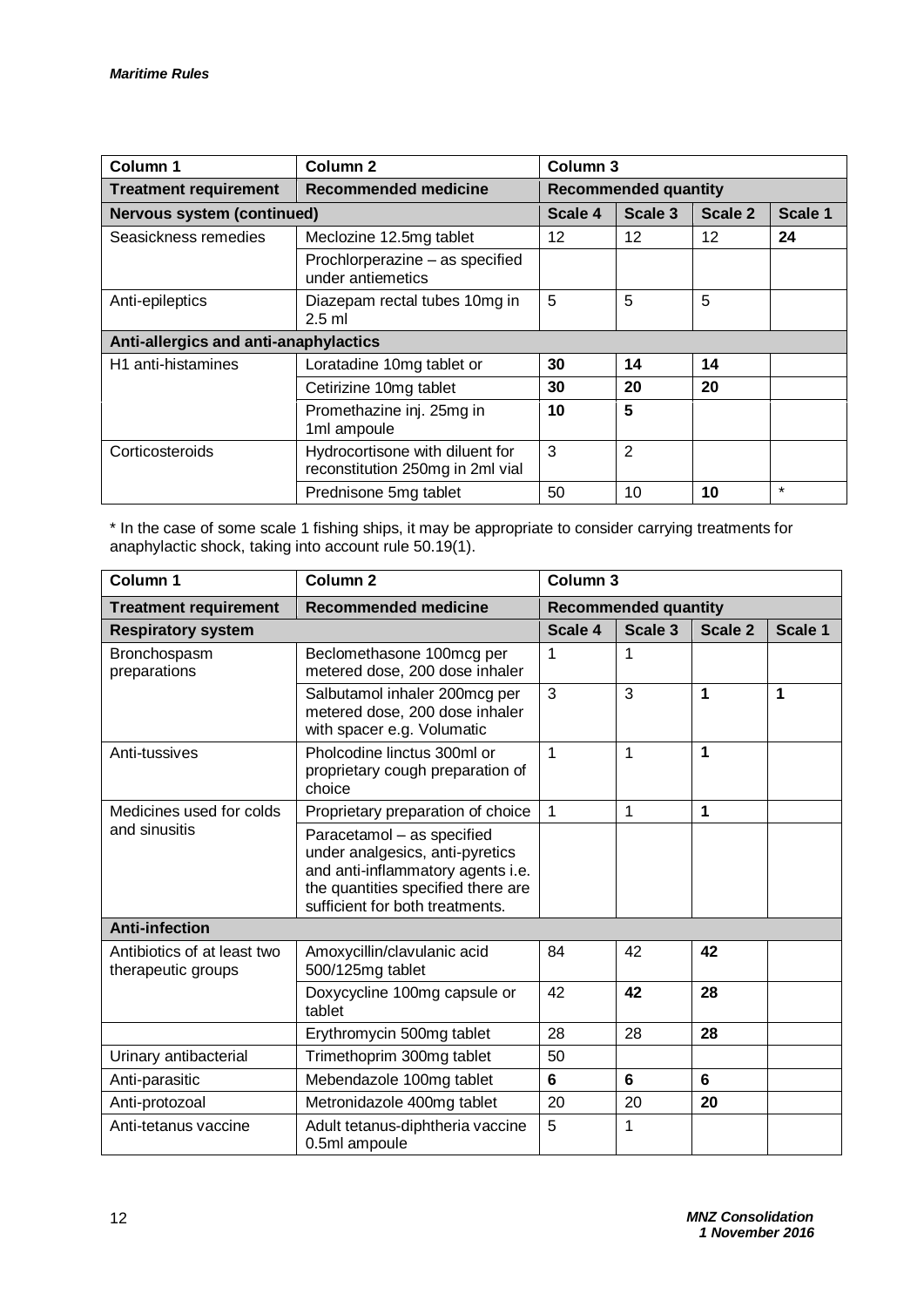| <b>Column 1</b>                                                         | <b>Column 2</b>                                                                                                         | Column <sub>3</sub> |                             |         |         |
|-------------------------------------------------------------------------|-------------------------------------------------------------------------------------------------------------------------|---------------------|-----------------------------|---------|---------|
| <b>Treatment requirement</b>                                            | <b>Recommended medicine</b>                                                                                             |                     | <b>Recommended quantity</b> |         |         |
| Compounds promoting rehydration, caloric intake and<br>plasma expansion |                                                                                                                         | Scale 4             | Scale 3                     | Scale 2 | Scale 1 |
|                                                                         | Sodium chloride and dextrose<br>oral rehydration salts 5g<br>sachets (e.g. Gastrolyte)                                  | 10                  | 5                           | 5       |         |
| <b>Medicines for external use</b>                                       |                                                                                                                         |                     |                             |         |         |
| <b>Skin medicines</b>                                                   |                                                                                                                         |                     |                             |         |         |
| - Antiseptic preparations                                               | Antiseptic solution concentrate<br>(e.g. Dettol or Savlon) 250ml<br>botttle                                             | $\overline{1}$      | 1                           | 1       | 1       |
|                                                                         | Povidone jodine 100ml<br>antiseptic solution                                                                            | 1                   | 1                           | 1       |         |
|                                                                         | Povidone iodine 25gm ointment                                                                                           | $\mathbf 1$         | 1                           | 1       | 1       |
| - Antibacterial                                                         | Mupirocin ointment 15g                                                                                                  | 1                   | 1                           | 1       | 1       |
| - Anti-parasitic                                                        | Malathion 1% in cream<br>shampoo 40g tube                                                                               | 3                   | 3                           |         |         |
|                                                                         | Permethrin dermal cream 5%<br>30 <sub>q</sub>                                                                           | $\overline{2}$      | $\overline{2}$              |         |         |
| - Anti-fungal                                                           | Clotrimazole cream 20g or<br>equivalent <sup>13</sup>                                                                   | 3                   | 1                           | 1       |         |
|                                                                         | Tioconazole 6.5% 4.6g vaginal<br>ointment with applicator (Only<br>required if ship has<br>female seafarer(s) on board) | $\overline{2}$      | 1                           | 1       |         |
| - Anti-inflammatory                                                     | Hydrocortisone 1% cream 15g<br>Tube                                                                                     | $\overline{4}$      | 4                           |         |         |
|                                                                         | Triamcinolone acetonide<br>0.02% 100g cream or ointment                                                                 | 1                   | 1                           |         |         |

 $\frac{1}{13}$ For example, Miconazole, or Econazole, or Terbinafine.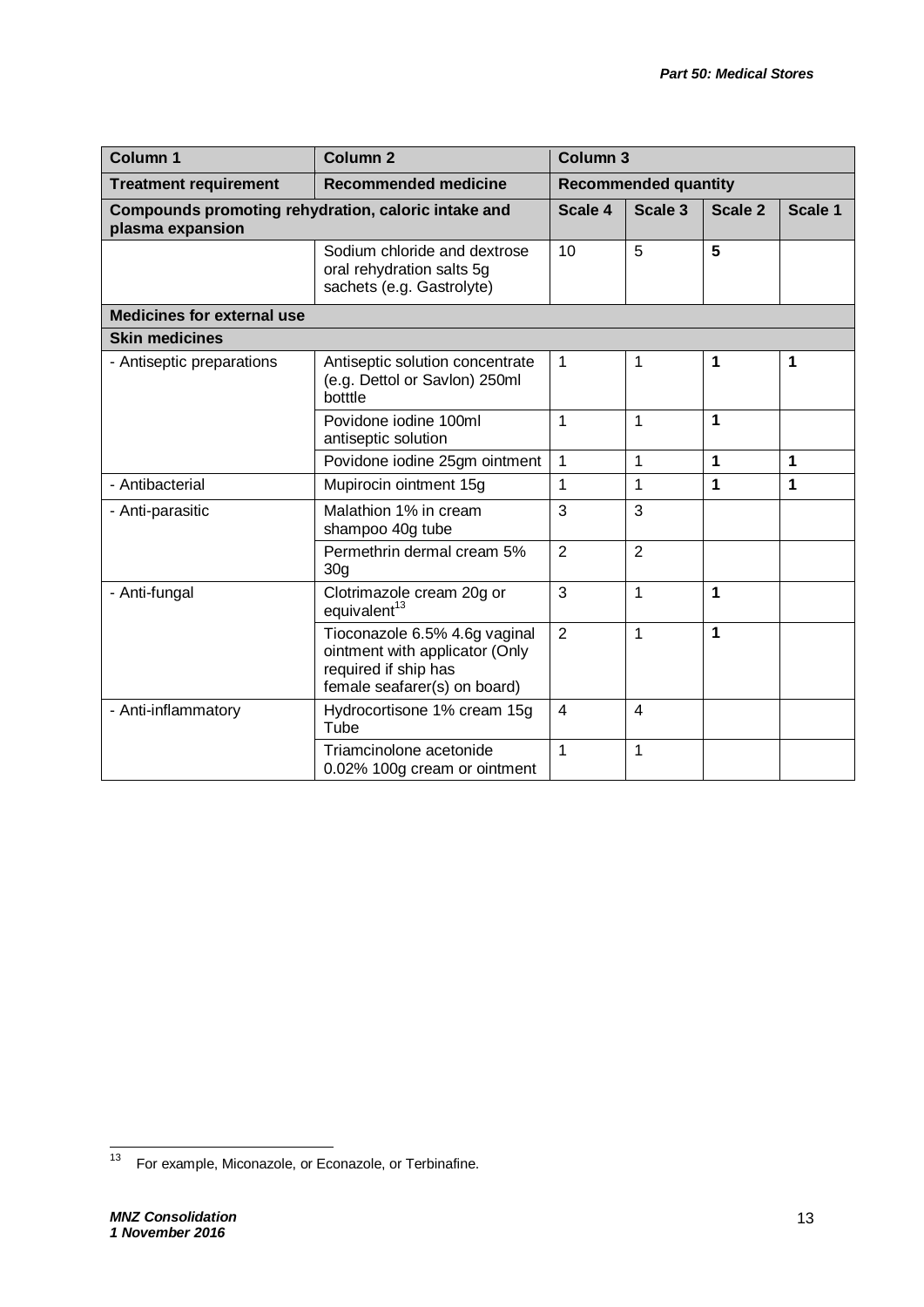| <b>Column 1</b>                                             | Column <sub>2</sub>                                                          | <b>Column 3</b> |                             |         |         |  |
|-------------------------------------------------------------|------------------------------------------------------------------------------|-----------------|-----------------------------|---------|---------|--|
| <b>Recommended medicine</b><br><b>Treatment requirement</b> |                                                                              |                 | <b>Recommended quantity</b> |         |         |  |
| Medicines for external use (continued)                      |                                                                              | Scale 4         | Scale 3                     | Scale 2 | Scale 1 |  |
| - Burn preperations                                         | Silver sulphadiazine 1% cream<br>50g tube                                    | 2               | 1                           | 1       |         |  |
| Eye preparations                                            |                                                                              |                 |                             |         |         |  |
| - Antibiotic                                                | Chloramphenicol 1% eye<br>ointment 4g tube                                   | 3               | $\overline{2}$              | 1       |         |  |
|                                                             | Framycetin 0.5% eye ointment<br>5g tube                                      | $\overline{4}$  | 1                           | 1       |         |  |
| - Anaesthetic drops                                         | Amethocaine eyedrops 0.5%,<br>0.5ml (Minims)                                 | 5               | 5                           | 5       |         |  |
| - Anti-glaucoma drops                                       | Pilocarpine eyedrops 0.5%<br>(Minims) (for use on specialist<br>advice only) | 1               | 1                           |         |         |  |

| <b>Column 1</b>                                            | Column <sub>2</sub>                                                         | Column 3                    |         |         |         |
|------------------------------------------------------------|-----------------------------------------------------------------------------|-----------------------------|---------|---------|---------|
| <b>Treatment requirement</b>                               | Recommended medicine                                                        | <b>Recommended quantity</b> |         |         |         |
|                                                            |                                                                             | Scale 4                     | Scale 3 | Scale 2 | Scale 1 |
| <b>Ear medicines</b>                                       |                                                                             |                             |         |         |         |
| - Antibiotic                                               | Framycetin 0.5% ear drops, 8ml<br>w/ dropper                                | 1                           | 1       | 1       |         |
| <b>Medicines for oral and throat infections</b>            |                                                                             |                             |         |         |         |
| - Antibiotic and antiseptic<br>mouthwashes                 | Povidone iodine 7.5% gargle<br>15ml or proprietary preparation<br>of choice | 1                           | 1       | 1       |         |
| <b>Local anaesthetics</b>                                  |                                                                             |                             |         |         |         |
| - Local anaesthetics<br>using freezing                     | Ethyl chloride liquid spray<br>100ml                                        | 1                           |         |         |         |
| - Local anaesthetics<br>given by subcutaneous<br>injection | Lignocaine 1% inj. 100mg/5ml<br>ampoule                                     | 10[6]                       | 6       | 2       |         |

| <b>Column 1</b>                               | <b>Column 2</b>                                                                          | <b>Column 3</b>             |         |         |         |
|-----------------------------------------------|------------------------------------------------------------------------------------------|-----------------------------|---------|---------|---------|
| <b>Treatment requirement</b>                  | <b>Recommended medicine</b>                                                              | <b>Recommended quantity</b> |         |         |         |
| <b>Medicines for external use (continued)</b> |                                                                                          | Scale 4                     | Scale 3 | Scale 2 | Scale 1 |
| - Dental anaesthetic                          | Lignocaine jelly or gel 2% 15g<br>tube                                                   | 1                           |         |         |         |
|                                               | Reproductive system – only required if ship has seafarer(s) of childbearing age on board |                             |         |         |         |
| Emergency<br>contraception                    | Levonorgestrol 0.25mg with<br>ethinyloestradiol 0.05mg tablet                            | 4                           | 4       |         |         |
| Obstetric                                     | Ergometrine 500mcg inj with<br>oxytocin 5 units in 1ml ampoule                           | 2                           |         |         |         |
|                                               | Phytomenadione inj 10mg in<br>1ml ampoule                                                | 1                           |         |         |         |
|                                               | Antimalarials - only required where ships operate in risk areas                          |                             |         |         |         |
|                                               | Chloroquine sulphate 200mg<br>tablet                                                     | 200                         |         |         |         |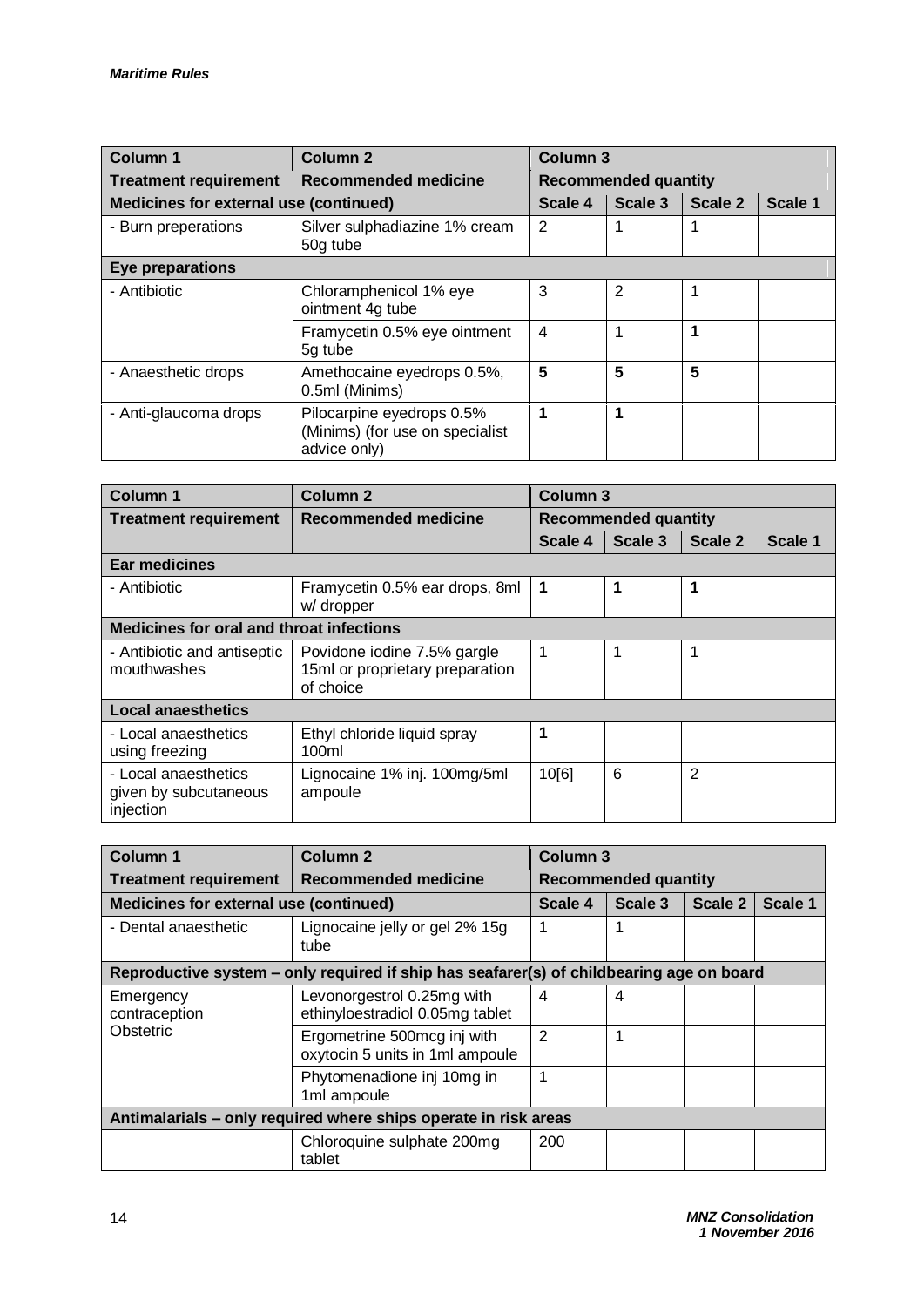| Doxycyline 100mg tablet       | 600 |  |  |
|-------------------------------|-----|--|--|
| Mefloquine 250mg tablet       |     |  |  |
| Quinine sulphate 300mg tablet | 50  |  |  |

| Column 1                                                       | <b>Column 2</b>                                                                                                                                                                           |              | Column 3                 |         |              |  |
|----------------------------------------------------------------|-------------------------------------------------------------------------------------------------------------------------------------------------------------------------------------------|--------------|--------------------------|---------|--------------|--|
| <b>Required equipment</b>                                      | <b>Recommended specification</b>                                                                                                                                                          |              | <b>Required quantity</b> |         |              |  |
| <b>Resuscitation equipment</b>                                 |                                                                                                                                                                                           | Scale 4      | Scale 3                  | Scale 2 | Scale 1      |  |
| Appliance for the<br>administration of oxygen                  | Oxygen giving set comprising<br>the following:                                                                                                                                            | 1            | 1                        |         |              |  |
|                                                                | (1)<br>oxygen reservoir with<br>capacity of 2 to 3 hours'<br>supply of oxygen (BOC<br>Gases NZ Ltd size B<br>cylinder, 760 litre<br>capacity)                                             |              |                          |         |              |  |
|                                                                | 1 flow meter unit giving a<br>(2)<br>minimum setting of 4 litres<br>per minute                                                                                                            |              |                          |         |              |  |
|                                                                | (3)<br>1 pressure-regulating unit                                                                                                                                                         |              |                          |         |              |  |
|                                                                | (4)<br>1 set of tubing                                                                                                                                                                    |              |                          |         |              |  |
|                                                                | (5)<br>5 x standard adult oxygen<br>disposable face mask with<br>reservoir bag                                                                                                            |              |                          |         |              |  |
|                                                                | 5 x paediatric oxygen<br>(6)<br>disposable face masks<br>with reservoir bag (if<br>children are carried)                                                                                  |              |                          |         |              |  |
|                                                                | self-inflating hand<br>(7)<br>ventilating bag and masks<br>with non-rebreathing valve<br>each part of the set<br>constructed so that it can<br>only be assembled in the<br>correct manner |              |                          |         |              |  |
| Mechanical aspirator to<br>clear upper respiratory<br>passages | Aspirator to clear airways<br>(manual, hand-operated and<br>two catheters)                                                                                                                | 1            | 1                        |         |              |  |
| Equipment for basic life                                       | Laerdal pocket mask                                                                                                                                                                       | $\mathbf{1}$ | $\mathbf 1$              | 1       | $\mathbf{1}$ |  |
| support                                                        | Guedel airway size 3                                                                                                                                                                      | 1            | 1                        |         |              |  |
|                                                                | Guedel airway size 4                                                                                                                                                                      | 1            | 1                        |         |              |  |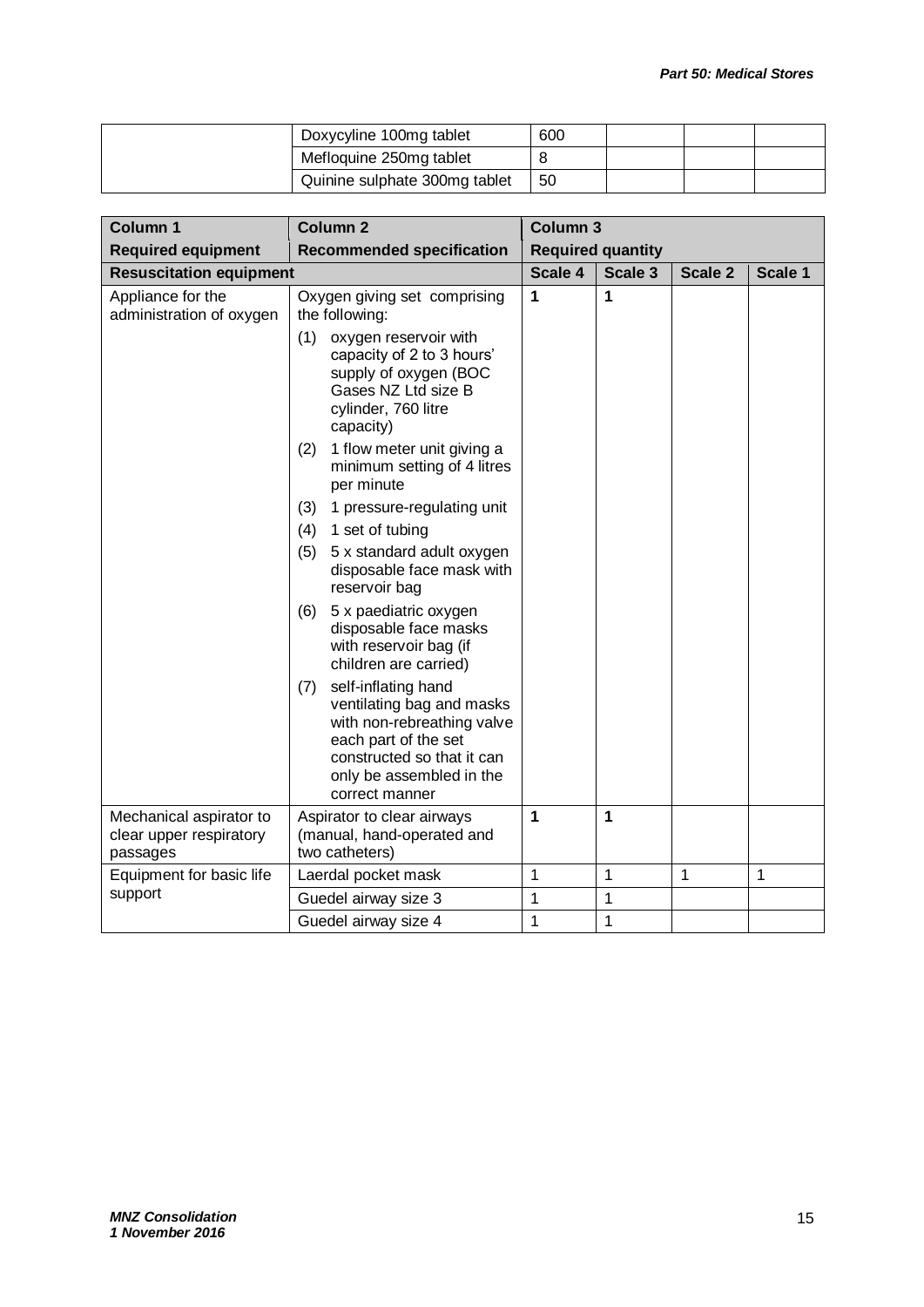| <b>Column 1</b>              | Column <sub>2</sub>                                                                                                                                                                                | Column <sub>3</sub>      |                |                |              |
|------------------------------|----------------------------------------------------------------------------------------------------------------------------------------------------------------------------------------------------|--------------------------|----------------|----------------|--------------|
| <b>Required equipment</b>    | <b>Recommended specification</b>                                                                                                                                                                   | <b>Required quantity</b> |                |                |              |
| <b>Dressing and suturing</b> |                                                                                                                                                                                                    | Scale 4                  | Scale 3        | Scale 2        | Scale 1      |
| <b>Closure of wounds</b>     |                                                                                                                                                                                                    |                          |                |                |              |
| - with stitches              | Sterile non-absorbable sutures<br>of mono-filament nylon or silk,<br>swaged to a 26mm, and 40mm,<br>half circle needle with a cutting<br>edge.<br>Each needle and suture to be<br>in a sealed pack |                          |                |                |              |
|                              |                                                                                                                                                                                                    |                          |                |                |              |
|                              | 26mm half circle needle<br>(1)                                                                                                                                                                     | 5                        | 5              | 4              |              |
|                              | (2)<br>40mm half circle needle                                                                                                                                                                     | 5                        | 5              |                |              |
|                              | Sterile absorbable sutures of<br>catgut swaged to a 40mm half<br>circle cutting needle                                                                                                             | 10                       |                |                |              |
| - without stitches           | Adhesive suture strips 75mm                                                                                                                                                                        | 6                        | 4              | 4              | 10           |
|                              | <b>Butterfly strips</b>                                                                                                                                                                            | 6                        | 6              | $\overline{4}$ |              |
|                              | Micropore 1/2" adhesive tape                                                                                                                                                                       | 1                        | $\mathbf{1}$   | $\mathbf{1}$   | $\mathbf{1}$ |
| Adhesive cohesive<br>bandage | Crepe 7.5cm x 4.5m when<br>stretched                                                                                                                                                               | $\overline{4}$           | $\overline{4}$ | $\overline{2}$ |              |
|                              | Elastic adhesive or cohesive,<br>$2.5cm \times 4m$                                                                                                                                                 | $\overline{4}$           | $\overline{2}$ | $\overline{2}$ | $\mathbf{1}$ |
|                              | Elastic adhesive or cohesive,<br>$7.5cm \times 4m$                                                                                                                                                 | $\overline{4}$           | 1              | $\mathbf{1}$   |              |
|                              | Triangle of calico, with 2 sides<br>about 90cm and a base about<br>127cm                                                                                                                           | $\overline{4}$           | $\overline{4}$ | $\overline{2}$ |              |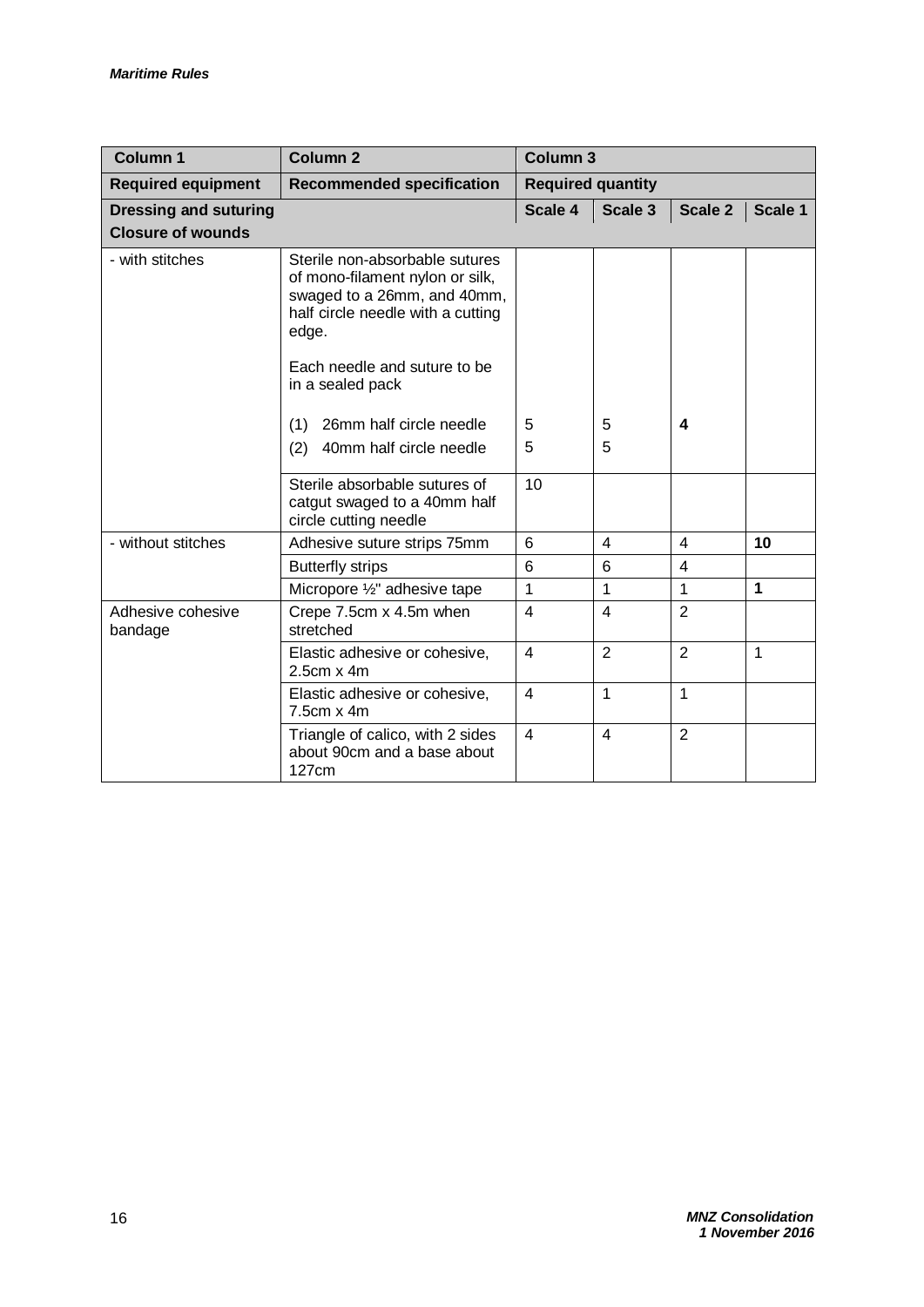| <b>Column 1</b>                                                                   | <b>Column 2</b>                                                                   | <b>Column 3</b>           |                           |                           |         |  |
|-----------------------------------------------------------------------------------|-----------------------------------------------------------------------------------|---------------------------|---------------------------|---------------------------|---------|--|
| <b>Required equipment</b>                                                         | <b>Recommended specification</b>                                                  |                           | <b>Required quantity</b>  |                           |         |  |
| <b>Dressing and suturing (continued)</b>                                          |                                                                                   | Scale 4                   | Scale 3                   | Scale 2                   | Scale 1 |  |
| Tubular gauze<br>bandage, seamless, of<br>a size suitable for<br>finger dressings | 20m length with applicator                                                        | $\mathbf 1$               | 1                         | 1                         |         |  |
| Gauze stretch                                                                     | $2.5cm \times 4m$                                                                 | 20                        | 5                         |                           |         |  |
| bandages                                                                          | $5cm \times 5m$                                                                   | 20                        | 5                         | $\overline{4}$            |         |  |
|                                                                                   | 7.5cm x 5m                                                                        | 20                        | 5                         | $\overline{4}$            |         |  |
| Vaseline gauze                                                                    | Paraffin gauze dressing, size<br>10cm x 10cm                                      | 40                        | 40                        | 10                        | 5       |  |
| Combine dressings                                                                 | Sterile - large, medium, small                                                    | 5                         | 3                         | 3                         | 3       |  |
| Eye pad                                                                           | No. 16 standard dressing                                                          | 3                         | 3                         | 3                         | 1       |  |
| Absorbent gauze<br>cotton sandwich                                                | Packet containing one piece,<br>size 30cm x 90cm                                  | 6                         | 6                         | 3                         |         |  |
| Gauze pads                                                                        | Packet containing 5 pads, size<br>7.5 cm x 7.5 cm or individually<br>wrapped pads | 50 pads<br>or 10<br>packs | 50 pads<br>or 10<br>packs | 50 pads<br>or 10<br>packs |         |  |
| Dressing strip                                                                    | Size 8cm x 1m (Elastoplast)                                                       | $\overline{2}$            | $\overline{2}$            | $\overline{2}$            | 1       |  |
| Adhesive tape                                                                     | Permeable, non-woven<br>synthetic, 2.5cm x 5m                                     | 1                         | 1                         | 1                         |         |  |
| Adhesive dressing                                                                 | Assorted, sterile                                                                 | 40                        | 40                        | 40                        | 20      |  |
| Dressing packs                                                                    | Combing forceps, tray, gauze -<br>suitable for individual dressing                | 10                        | 5                         |                           |         |  |
| Plastic burn bags                                                                 | 39cm x 30.5cm                                                                     | 5                         | 5                         | 5                         | 1       |  |
| Sterile plastic sheet for<br>burns victims                                        | 90cm x 120cm                                                                      | 1                         | 1                         |                           |         |  |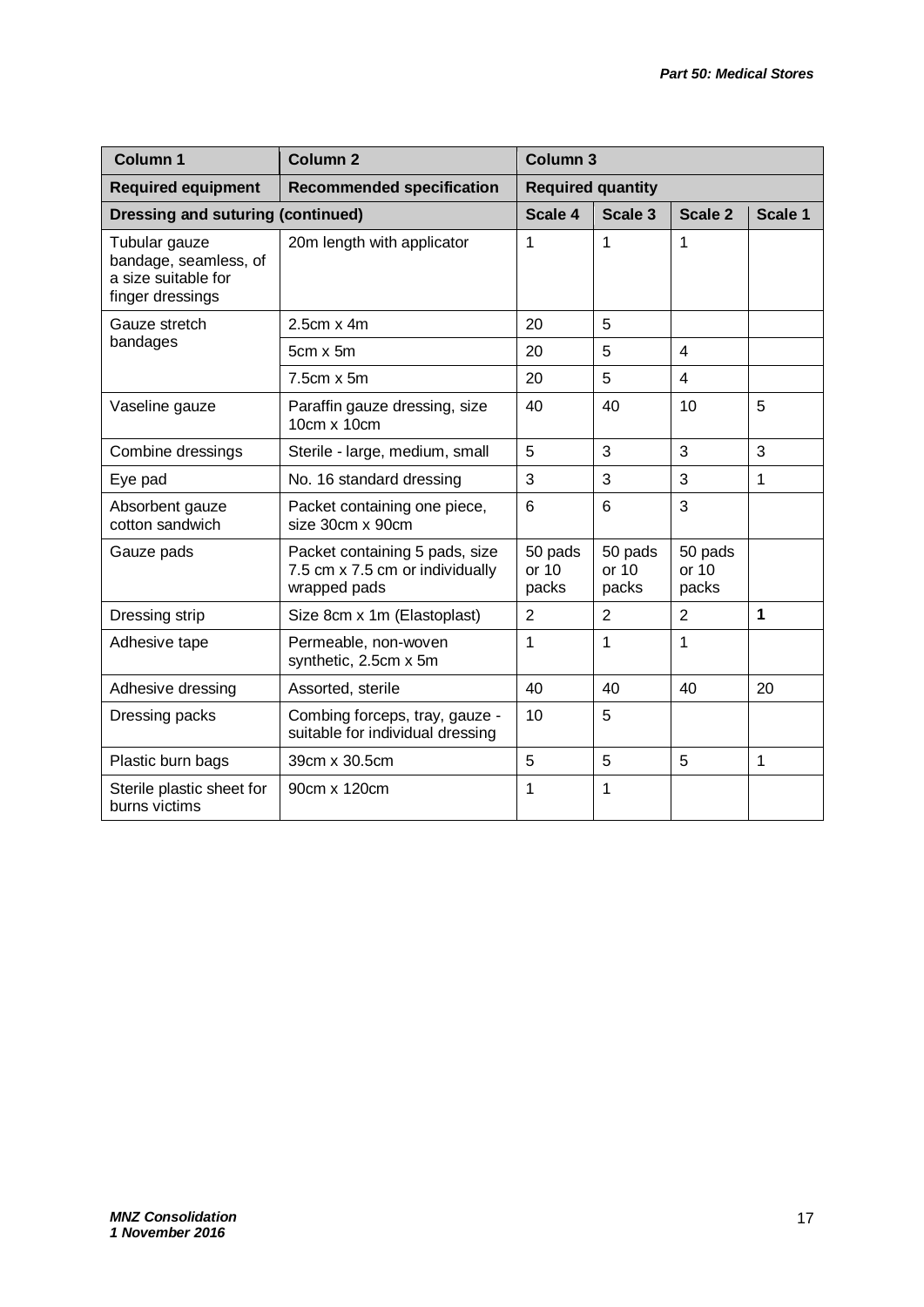| <b>Column 1</b>           | <b>Column 2</b>                                                                         | <b>Column 3</b> |                          |         |         |
|---------------------------|-----------------------------------------------------------------------------------------|-----------------|--------------------------|---------|---------|
| <b>Required equipment</b> | <b>Recommended specification</b>                                                        |                 | <b>Required quantity</b> |         |         |
| <b>Instruments</b>        |                                                                                         | Scale 4         | Scale 3                  | Scale 2 | Scale 1 |
| Disposable scalpels       | Size 23, sterile                                                                        | $\overline{2}$  |                          |         |         |
|                           | Size 11, sterile                                                                        | $\overline{2}$  |                          |         |         |
|                           | Size 11, blades                                                                         | 5               | 5                        | 5       |         |
| Instrument box            | Plastic with snap-on lid or "click clack"<br>lid                                        | 1               | 1                        | 1       |         |
| Needle                    | 5/8" 25 gauge (commercial and game<br>fishing boats only)                               | 10              | 10                       | 10      |         |
| <b>Scissors</b>           | Stainless steel throughout                                                              |                 |                          |         |         |
|                           | Size approximately 18cm, one<br>(1)<br>blade sharp-pointed and the other<br>round-ended | $\mathbf{2}$    | 1                        | 1       |         |
|                           | Size 12.5cm both blades sharp-<br>(2)<br>pointed                                        | 1               | 1                        | 1       |         |
|                           | (3)<br>Size 12.5cm, one blade sharp-<br>pointed and the other round-<br>ended           |                 |                          |         | 1       |
| Dissecting forceps        |                                                                                         | 1               | 1                        | 1       |         |
| Flat end forceps          |                                                                                         | 1               | 1                        | 1       |         |
| Splinter forceps          |                                                                                         | 1               | 1                        | 1       |         |
| Needle forceps            |                                                                                         | 1               | 1                        |         |         |
| Disposable razors         |                                                                                         | $\overline{2}$  | $\overline{2}$           |         |         |

| <b>Column 1</b>                                                                                  | Column <sub>2</sub>                                                                                        | <b>Column 3</b> |                          |         |         |  |
|--------------------------------------------------------------------------------------------------|------------------------------------------------------------------------------------------------------------|-----------------|--------------------------|---------|---------|--|
| <b>Required equipment</b>                                                                        | Recommended<br>specification                                                                               |                 | <b>Required quantity</b> |         |         |  |
| <b>Examination and monitoring equipment</b>                                                      |                                                                                                            | Scale 4         | Scale 3                  | Scale 2 | Scale 1 |  |
| Reactive strips for urine<br>analysis                                                            | Bottle reactive urine analysis<br>multi-test strips (glucose,<br>protein, ketones, blood)<br>(Multistix 5) | 1               |                          |         |         |  |
| Pregnancy test kit (only<br>required if ship has<br>seafarer(s) of childbearing<br>age on board) |                                                                                                            | 3               | 3                        |         |         |  |
| Temperature, pulse, and<br>respiration chart/Glasgow<br>Coma Scale BP recording<br>sheet         |                                                                                                            | 1 pad           |                          |         |         |  |
| Medical report form                                                                              | In the form specified in<br>Appendix 4.                                                                    | 1               | 1                        |         |         |  |
| Stethoscope                                                                                      |                                                                                                            | 1               | 1                        |         |         |  |
| Aneroid or digital readout<br>sphygmomanometer                                                   |                                                                                                            | 1               | 1                        |         |         |  |
| Standard clinical or<br>electronic thermometer                                                   |                                                                                                            | 3               | 1                        | 1       |         |  |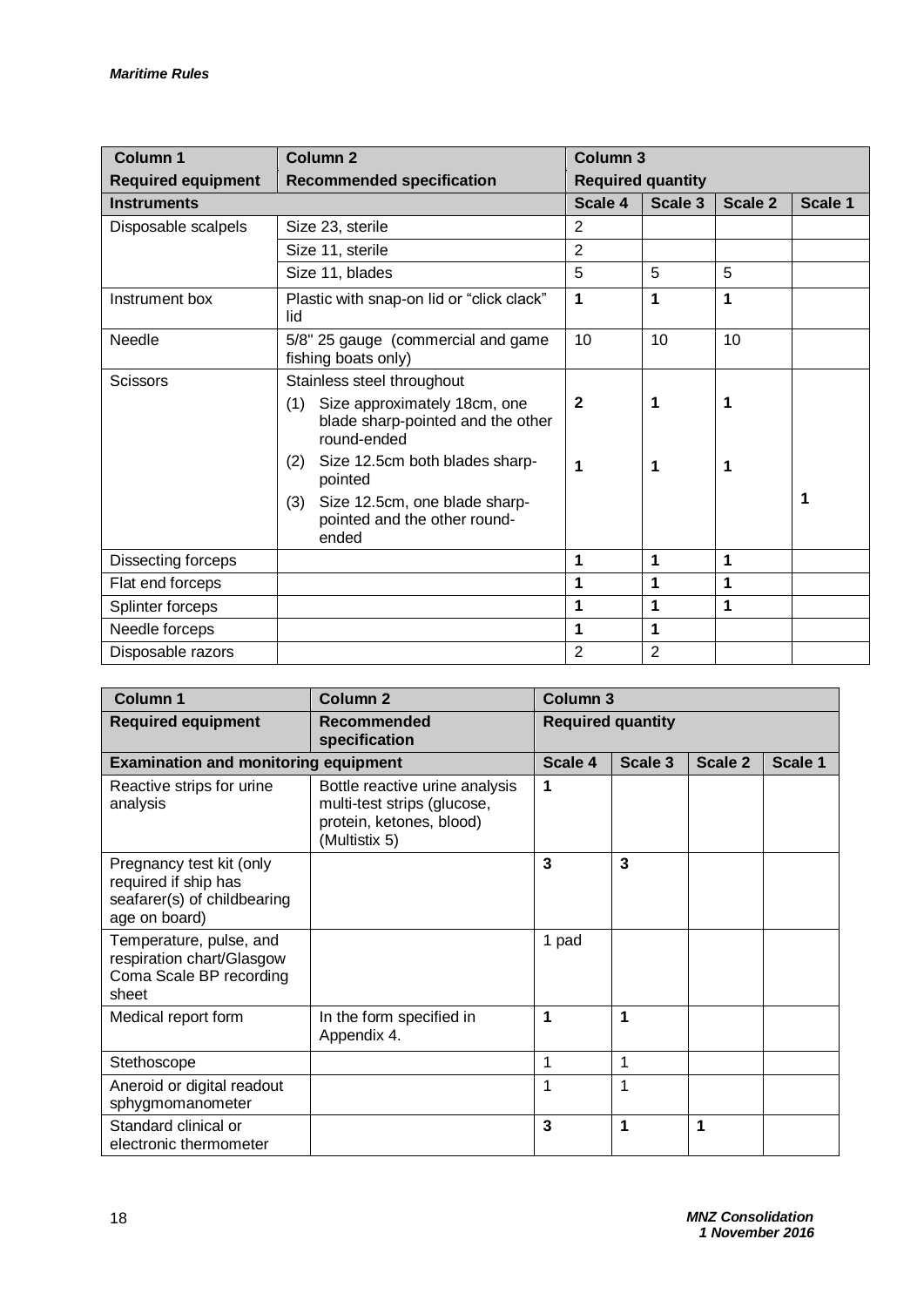| Hypothermic thermometer |                                                                                            |  |  |
|-------------------------|--------------------------------------------------------------------------------------------|--|--|
| Specimen containers     | Sputum cup with cover<br>(disposable)                                                      |  |  |
|                         | Specimen jars (strong plastic<br>with airtight lid, 50 ml, with<br>blank, attached labels) |  |  |

| <b>Column 1</b>                    | <b>Column 2</b>                                                                                                                   | <b>Column 3</b> |                          |                |         |
|------------------------------------|-----------------------------------------------------------------------------------------------------------------------------------|-----------------|--------------------------|----------------|---------|
| <b>Required equipment</b>          | <b>Recommended specification</b>                                                                                                  |                 | <b>Required quantity</b> |                |         |
|                                    | Equipment for injection, perfusion and catheterisation                                                                            | Scale 4         | Scale 3                  | Scale 2        | Scale 1 |
| Bladder drainage<br>instruments    | Bladder drainage set (bag, spigots, and<br>tube)                                                                                  | 1               |                          |                |         |
| Rectal drip set                    |                                                                                                                                   | $\mathbf{1}$    |                          |                |         |
| Disposable syringes<br>and needles | 2 or 3ml syringe with 1¼" 25 gauge<br>needle                                                                                      | 12              | 6                        |                |         |
|                                    | 5ml syringe with 1¼" 23 gauge needle                                                                                              | 6               | 3                        | 1              |         |
|                                    | Spares - 5ml syringe with 11/4" 23 gauge<br>needle                                                                                | 6               | 3                        | 1              |         |
|                                    | Inj. wipes 70% isopropyl alcohol                                                                                                  | 24              | 12                       | $\overline{2}$ |         |
| Catheter                           | Urinary set comprising-<br>Lignocaine hydrochloride 2% with<br>(1)<br>hibitane urethral jelly uro-syringe or<br>accordion snaptop | 1               | 1                        |                |         |
|                                    | Foley type 16, Charriere gauge,<br>(2)<br>5ml balloon                                                                             | 1               | 1                        |                |         |
|                                    | Nelaton size 16, Charriere gauge<br>(3)<br>(with no balloons)                                                                     | 1               | 1                        |                |         |
|                                    | Penile sheath set<br>(4)                                                                                                          | 1               | 1                        |                |         |
|                                    | Catheterisation pack comprising sterile<br>field, disposable forceps, patient drape,<br>gauze swabs etc.                          | $\mathbf 1$     | 1                        |                |         |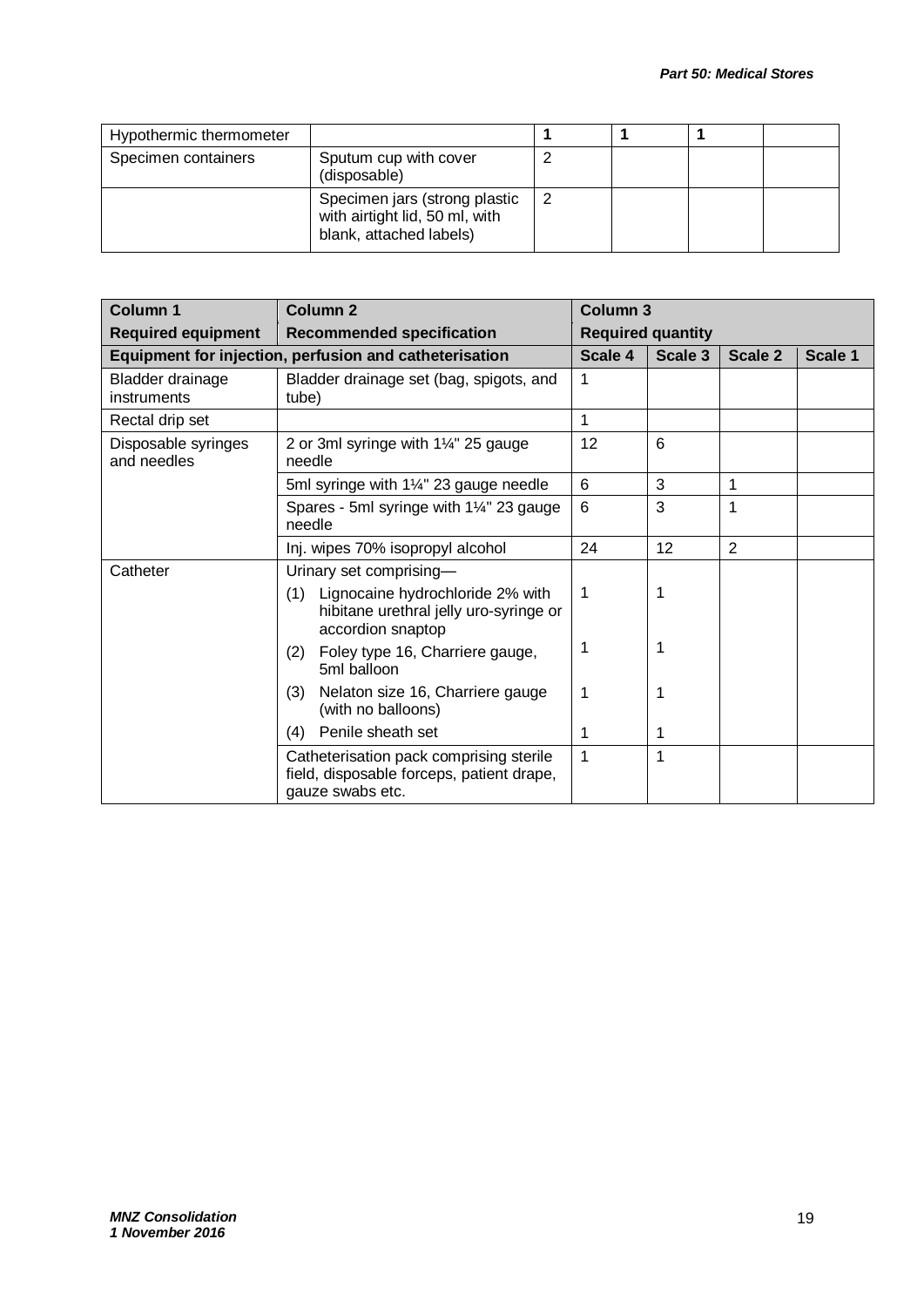| <b>Column 1</b>                  | Column <sub>2</sub>                                                                         | Column <sub>3</sub>      |         |         |         |
|----------------------------------|---------------------------------------------------------------------------------------------|--------------------------|---------|---------|---------|
| <b>Required equipment</b>        | <b>Recommended specification</b>                                                            | <b>Required quantity</b> |         |         |         |
| <b>General medical equipment</b> |                                                                                             | Scale 4                  | Scale 3 | Scale 2 | Scale 1 |
| Bedpan                           | Stainless steel or sterilisable plastic<br>or disposable material                           | 1                        |         |         |         |
| Hot water bottle                 | Fabric cover                                                                                | 1                        |         |         |         |
| Magnifying glass                 | 7.5 cm diameter, on a handle                                                                | 1                        |         |         |         |
| Urine container                  |                                                                                             | 1                        |         |         |         |
| Ice bag or freezable<br>packs    |                                                                                             | 1                        |         |         |         |
| Safety pins                      | Rustless, medium                                                                            | 6                        | 6       | 6       | 6       |
| Kidney dish                      | 250 mm, stainless steel or sterilisable<br>plastic                                          | 1                        |         |         |         |
| Lotion bowl                      | At least 200 mm x 90 mm, stainless<br>steel or sterilisable plastic, inscribed<br>"medical" | 1                        |         |         |         |

| <b>Column 1</b>                                          | <b>Column 2</b>                                                                                           | Column <sub>3</sub> |                          |         |         |
|----------------------------------------------------------|-----------------------------------------------------------------------------------------------------------|---------------------|--------------------------|---------|---------|
| <b>Required equipment</b>                                | <b>Recommended specification</b>                                                                          |                     | <b>Required quantity</b> |         |         |
| Immobilisation and setting equipment                     |                                                                                                           | Scale 4             | Scale 3                  | Scale 2 | Scale 1 |
| Splints for:                                             |                                                                                                           |                     |                          |         |         |
| - finger                                                 | Malleable "Zimmer" type                                                                                   | 1                   |                          | 1       |         |
| - forearm and hand                                       | Adult size                                                                                                | 1                   |                          |         |         |
| - half-leg, thigh, full<br>leg, half-arm and full<br>arm | Cardboard, vacuum, or universal<br>capability type, as preferred and most<br>suited to the ship concerned | $\overline{2}$      | 2                        |         |         |
| - neck                                                   | Hard (adult size set of 3: small,<br>regular, and large)                                                  | 1                   |                          |         |         |
|                                                          | Hard collar for neck immobilisation<br>(adult size large only)                                            |                     |                          |         |         |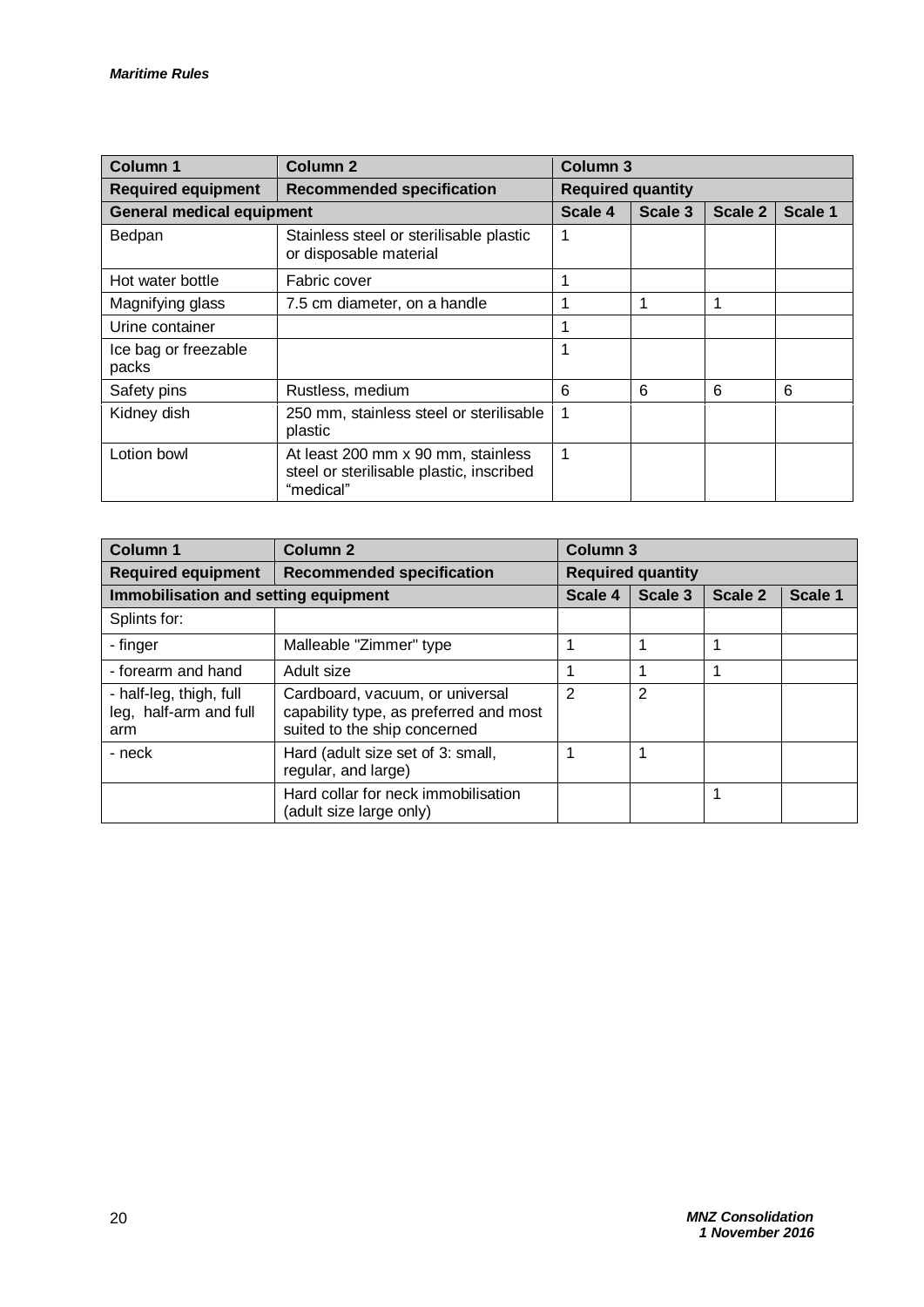| <b>Column 1</b>                                             | <b>Column 2</b>                                                                                                                                                                                                               | <b>Column 3</b>          |         |                |         |
|-------------------------------------------------------------|-------------------------------------------------------------------------------------------------------------------------------------------------------------------------------------------------------------------------------|--------------------------|---------|----------------|---------|
| <b>Required equipment</b>                                   | <b>Recommended specification</b>                                                                                                                                                                                              | <b>Required quantity</b> |         |                |         |
| Disinfection, disinsectisation and disinfectant prophylaxis |                                                                                                                                                                                                                               | Scale 4                  | Scale 3 | <b>Scale 2</b> | Scale 1 |
| Water disinfectant                                          | Compound sufficient to disinfect the<br>drinking water tanks and associated<br>systems. (Only required if ship<br>operates in areas where it will be<br>required to source its water from a<br>supply that may be unpotable.) |                          |         |                |         |
| Insecticide                                                 | Form and quantities as appropriate to<br>the ship and its area of operation.                                                                                                                                                  |                          |         |                |         |

| <b>Column 1</b>                              | Column <sub>2</sub>                                                                                                  | Column <sub>3</sub>      |         |                  |         |
|----------------------------------------------|----------------------------------------------------------------------------------------------------------------------|--------------------------|---------|------------------|---------|
| <b>Required equipment</b>                    | <b>Recommended specification</b>                                                                                     | <b>Required quantity</b> |         |                  |         |
| (continued)                                  | Disinfection, disinsectisation and disinfectant prophylaxis                                                          | Scale 4                  | Scale 3 | Scale 2          | Scale 1 |
| Face masks                                   | Disposable                                                                                                           | 6                        | 6       |                  |         |
| Gloves                                       | Disposable polythene (large - size 8 or<br>above)                                                                    | 50 pr                    | 50 pr   | 20 <sub>pr</sub> | 5 pr    |
|                                              | (For general prophylaxis only - not for<br>protection against blood borne<br>diseases)                               |                          |         |                  |         |
|                                              | Latex, surgical quality, sterile (large -<br>size 8 or above)                                                        | 5 pr                     | 5 pr    | 2 pr             |         |
| <b>Dental instruments</b>                    |                                                                                                                      |                          |         |                  |         |
| Excavator                                    | Double ended Guys' patter G2<br>(1)                                                                                  | 1                        |         |                  |         |
| Filling paste inserter                       | (2)<br>For inserting the filling paste into<br>a tooth                                                               | 1                        |         |                  |         |
| Dental mirror                                | (3)<br>Size 4 on handle                                                                                              | 1                        |         |                  |         |
| Cavit tube                                   | (4)<br>Temporary dental filling                                                                                      | 1                        |         |                  |         |
| <b>Stretcher equipment</b>                   |                                                                                                                      |                          |         |                  |         |
| Trauma management /<br>immobilisation system | A system suited to the ship concerned                                                                                | 1                        | 1       |                  |         |
| <b>Storage equipment</b>                     |                                                                                                                      |                          |         |                  |         |
| Body/limb bag                                | Large size: designed to hold human<br>remains in a refrigerator up to 14 days<br>or in a cool place for up to 5 days | 2[1]                     | 1       |                  |         |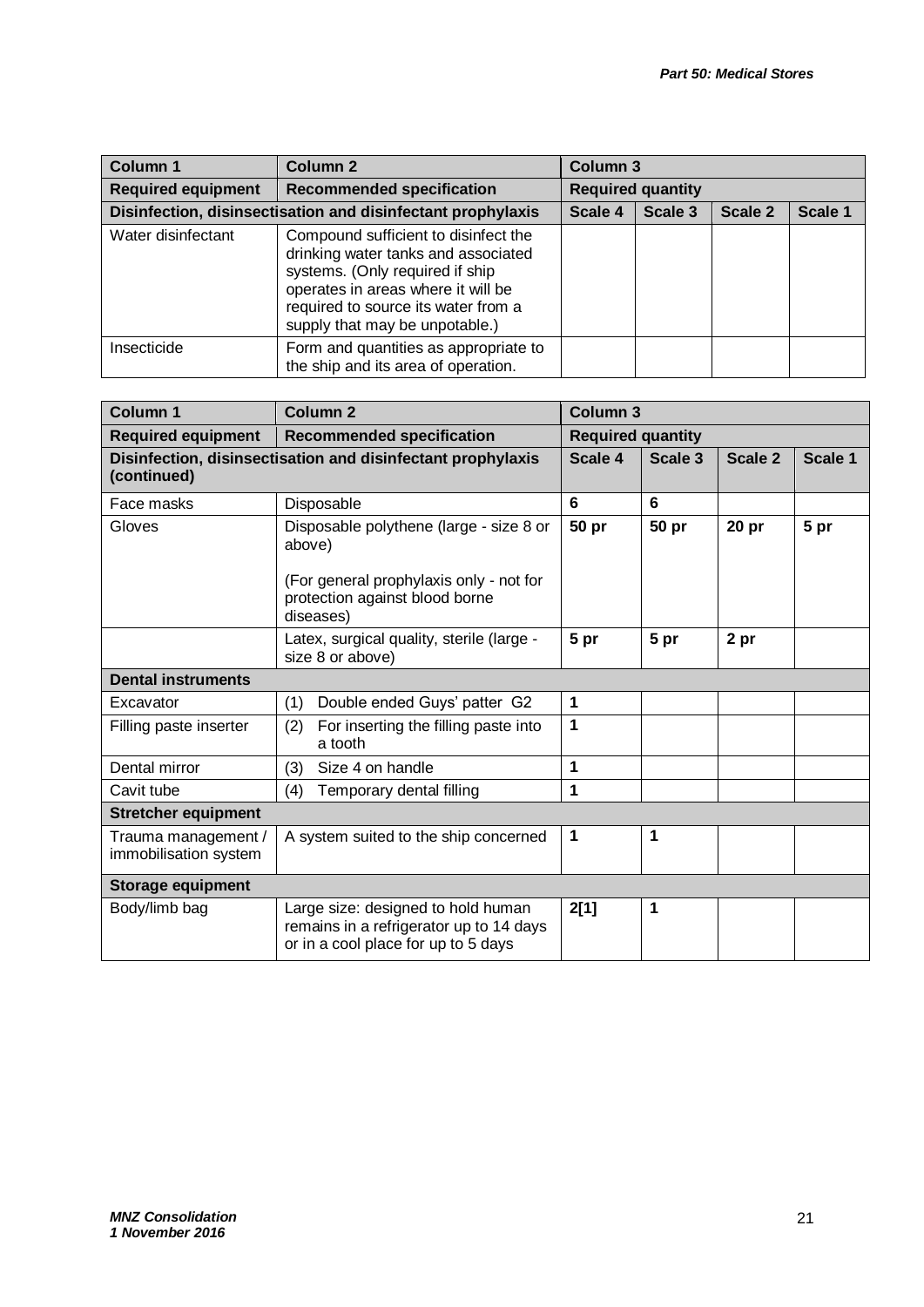| <b>Column 1</b>                                                                                                 | Column <sub>2</sub>                                                                             |  |
|-----------------------------------------------------------------------------------------------------------------|-------------------------------------------------------------------------------------------------|--|
| <b>Required equipment</b>                                                                                       | <b>Recommended specification</b>                                                                |  |
| Protection against blood transmitted diseases - Scale 4 only                                                    |                                                                                                 |  |
| One protection kit for up to 20 seafarers (To be carried<br>in ships trading to malaria risk areas and in areas | To be kept in a heavy gauge polythene bag,<br>and labelled                                      |  |
| where medical facilities are limited and emergency<br>shore-based treatment is necessary)                       | "To be used only for the treatment of                                                           |  |
|                                                                                                                 | seafarer going ashore for emergency<br>treatment)"                                              |  |
|                                                                                                                 | Each kit to contain the following-                                                              |  |
|                                                                                                                 | 10 x 2ml syringes<br>(1)                                                                        |  |
|                                                                                                                 | 10 x 5ml syringes<br>(2)                                                                        |  |
|                                                                                                                 | 20 x 21swg 0.8mm needles<br>(3)                                                                 |  |
|                                                                                                                 | 2 x intravenous infusion giving sets<br>(4)<br>including 14G, 16G, 18G, 20G and<br>22G cannulae |  |
|                                                                                                                 | 2 x Haemaccel intravenous infusion<br>(5)<br>500ml                                              |  |
|                                                                                                                 | 2 x sodium chloride 0.9% intravenous<br>(6)<br>infusion 1 litre                                 |  |
|                                                                                                                 | pack of pre-injection site swabs<br>(7)                                                         |  |
|                                                                                                                 | latex gloves, 2 pairs surgical quality,<br>(8)<br>sterile (large)                               |  |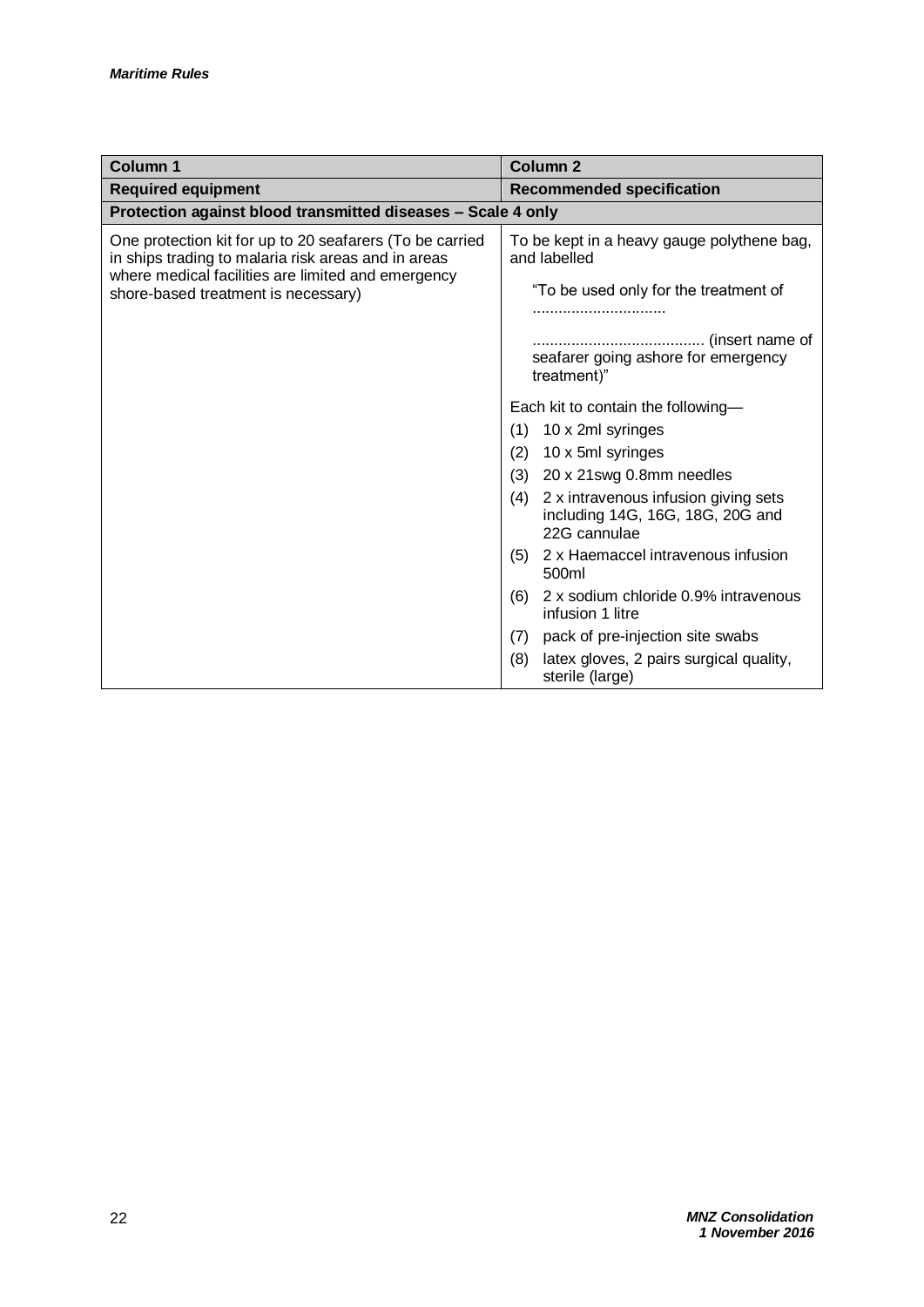## **Appendix 2 First-aid kit**

#### **Table 1: First-aid kit contents**

| Each first-aid kit must include the following items in a waterproof portable container<br>capable of being closed tightly after use |          |  |
|-------------------------------------------------------------------------------------------------------------------------------------|----------|--|
| <b>Item</b>                                                                                                                         | Quantity |  |
| Assorted elastic adhesive dressings, medicated                                                                                      | 20       |  |
| Extra large sterile unmedicated dressings, 28 cm x 17.5 cm                                                                          | 2        |  |
| Gauze/cotton sandwich 10cm x 9cm (Steripads)                                                                                        | 6        |  |
| Large size disposable polythene gloves                                                                                              | 5 pairs  |  |
| Medium size safety pins, rustless                                                                                                   | 6        |  |
| Micropore 1/2" adhesive tape and/or cohesive bandage 2.5mm x 4m                                                                     |          |  |
| Mupirocin ointment 15g (survival craft only)                                                                                        |          |  |
| Paracetamol 500mg tablet                                                                                                            | 20       |  |
| Plastic burn bags 39cm x 30.5cm (survival craft only)                                                                               | 2        |  |
| Povidone iodine 100ml antiseptic solution                                                                                           |          |  |
| Resuscitation face shield with one-way valve                                                                                        |          |  |
| Scissors - stainless steel throughout, size about 12.5 cm, blades round-ended                                                       |          |  |
| Forceps - stainless steel throughout, size about 12.5 cm, flat ended                                                                |          |  |
| Standard dressings no. 13                                                                                                           | 2        |  |
| Standard dressings no. 14                                                                                                           | 2        |  |
| Sterile eye pads with attachment                                                                                                    | 2        |  |
| Triangular bandages, with sides of about 90cm and a base of about 127cm                                                             | 4        |  |
| First-aid instructions (printed on waterproof paper for survival craft)                                                             |          |  |

#### **Table 2: Number of first-aid kits to be carried - ships to which rule 50.4 applies**

| <b>Number of seafarers</b>  | <b>Number of kits</b> |
|-----------------------------|-----------------------|
| $\leq$ 12 seafarers         | 1                     |
| 13 to 24 seafarers          | 2                     |
| 25 or more seafarers        | 3                     |
| <b>Number of passengers</b> |                       |
| $\leq$ 12 passengers        | Nil                   |
| 13 to 100 passengers        |                       |
| 101 to 200 passengers       | 2                     |
| 201 or more passengers      | З                     |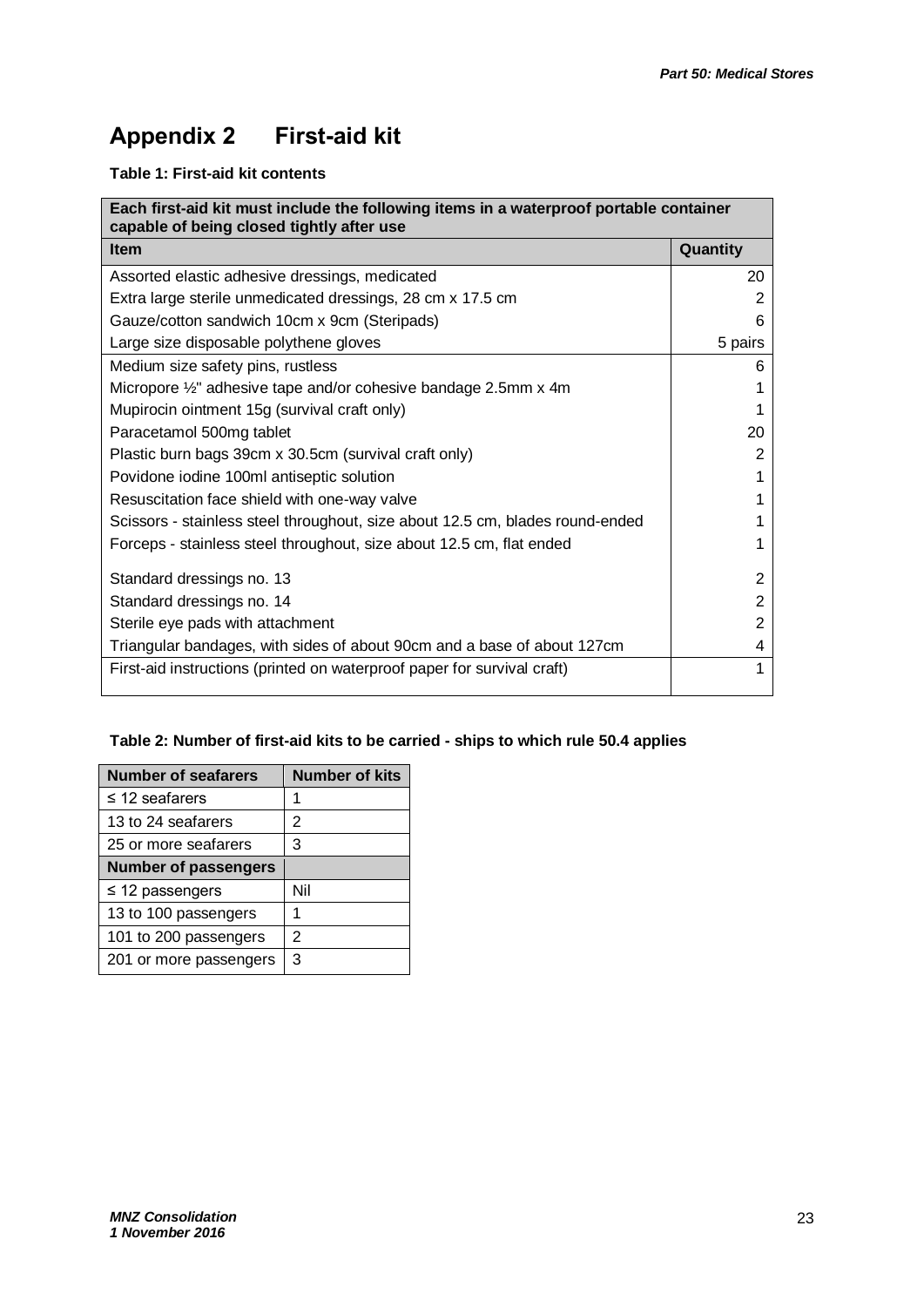| <b>Scale</b>    | <b>Number of seafarers</b>  | <b>Number of kits</b> |
|-----------------|-----------------------------|-----------------------|
| Scale 1         | $\leq$ 12 seafarers         | Nil                   |
|                 | 13 or more seafarers        | 1                     |
| Scales 2, 3 & 4 | $\leq$ 12 seafarers         | 1                     |
|                 | 13 to 24 seafarers          | 2                     |
|                 | 25 or more seafarers        | 3                     |
|                 | <b>Number of passengers</b> |                       |
| All scales      | $\leq$ 12 passengers        | Nil                   |
|                 | 13 to 100 passengers        | 1                     |
|                 | 101 to 200 passengers       | 2                     |
|                 | 201 or more passengers      | 3                     |

#### **Table 3: Number of first-aid kits to be carried - ships to which rule 50.4 does not apply**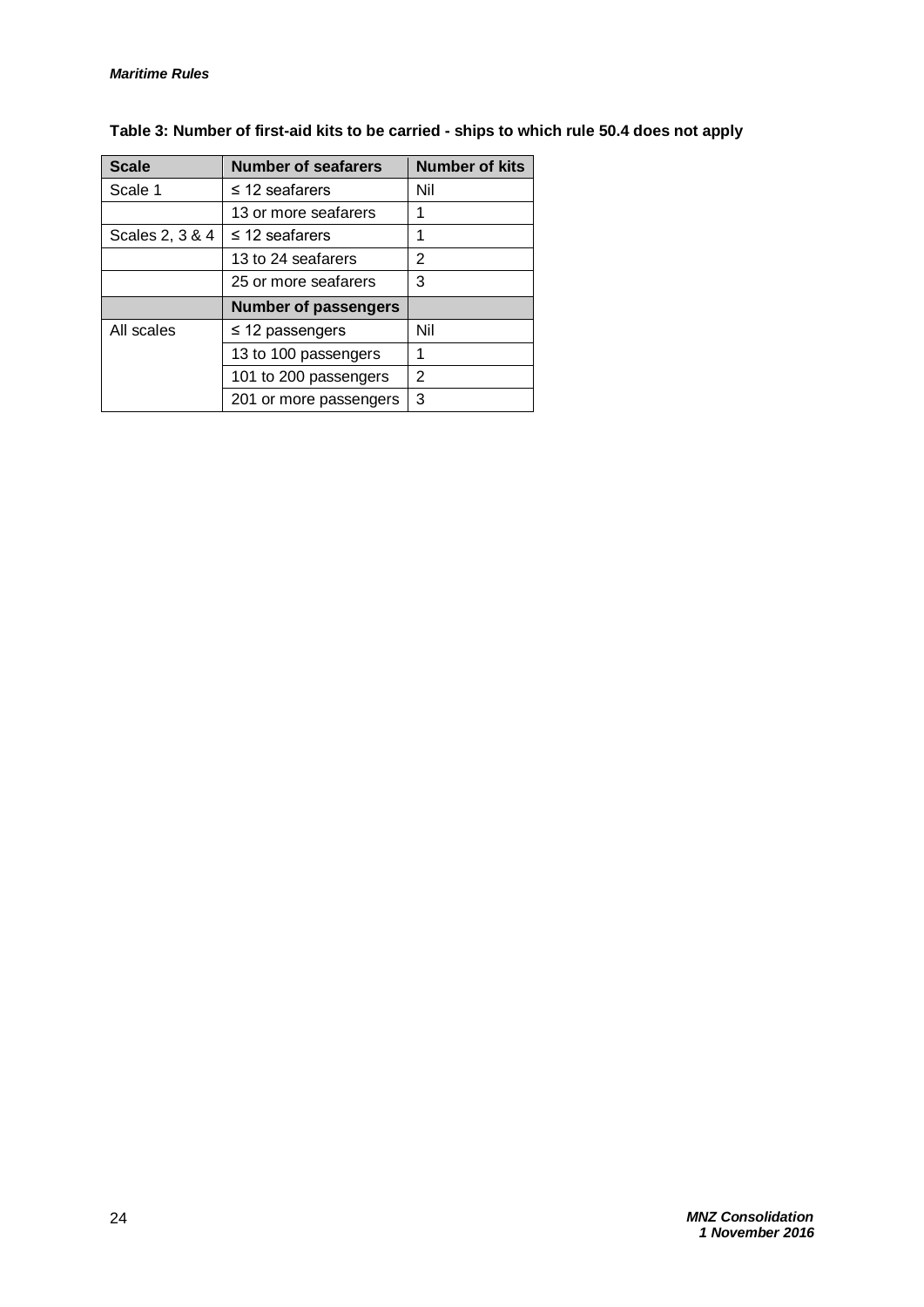# **Appendix 3 Doctor's kit**

| <b>Name of medicine</b>                                                    | <b>Ordering size</b>       | Quantity         |
|----------------------------------------------------------------------------|----------------------------|------------------|
| <b>Adrenaline</b><br>Adrenaline tartrate inj. (1 in 1,000)<br>1.0mg in 1ml | 1ml ampoule                | 5                |
| <b>Aspirin</b><br>Dispersible aspirin 300mg                                | tablet                     | 50               |
| <b>Beclomethasone dipropionate</b><br>100mcg metered dose inhaler          | 100 mcg metered inhalation | 200 dose aerosol |
| Chlorpromazine<br>Chlorpromazine hydrochloride inj.                        | 25mg in 1 ml               | 1 ml ampoule     |
| <b>Cyclizine</b><br>Cyclizine lactate                                      | inj. 50mg in 1ml ampoule   | 5                |
| <b>Dextrose</b><br>Dextrose inj. 50%                                       | 20ml ampoule               | 2                |
| <b>Diazepam</b><br>Diazepam inj. 5mg in 1ml                                | 2ml ampoule                | 5                |
| <b>Frusemide</b><br>Frusemide inj. 10mg in 1ml                             | 2ml ampoule                | 5                |
| Glucagon<br>Glucagon hypokit 1mg (Glucagen)                                | 1ml ampoule as hypokit     | 1                |
| Glucose<br>Glucose intravenous infusion 5 percent                          | 1 litre                    | 1                |
| Glucose in blood                                                           |                            |                  |
| Blood test sticks, glucose (in container with<br>(1)<br>desiccant)         |                            | 10               |
| Blood lancets, sterile<br>(2)                                              |                            | 10               |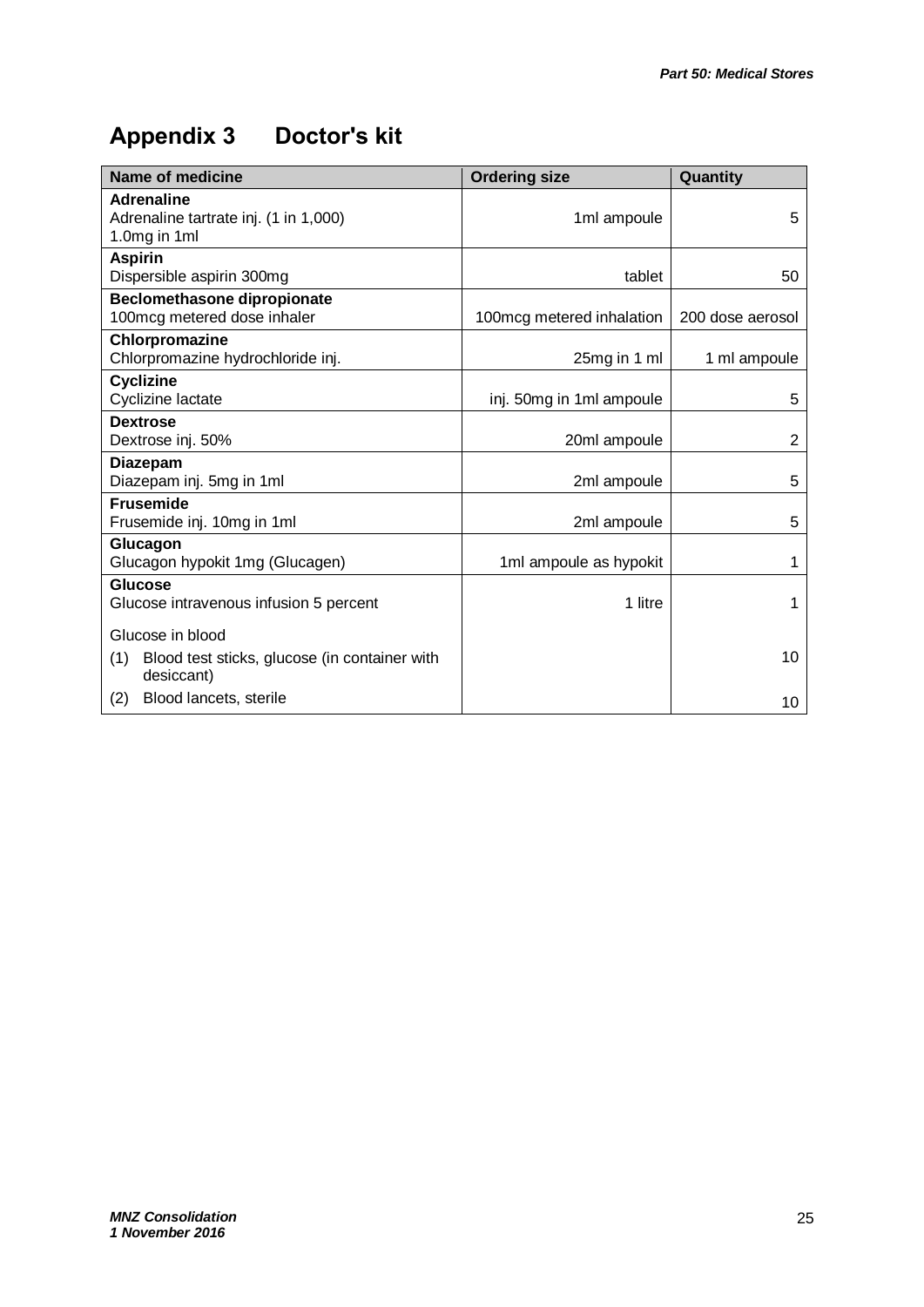| <b>Name of medicine</b>                                                                                                             | <b>Ordering size</b>                                  | Quantity            |
|-------------------------------------------------------------------------------------------------------------------------------------|-------------------------------------------------------|---------------------|
| <b>Guedel airway</b>                                                                                                                | size 1                                                | 1                   |
|                                                                                                                                     | size 2                                                | 1                   |
|                                                                                                                                     | size 3                                                | 1                   |
|                                                                                                                                     | size 4                                                |                     |
| Hydrocortisone<br>Hydrocortisone sodium succinate powder for reconstitution<br>with diluent 100 or 250mg in 2ml $H2O$ (Solu-cortef) | 100 or 250mg vial                                     | 1                   |
| <b>Insulin</b><br>Insulin inj. soluble, 100 units per ml                                                                            | 10ml vial                                             | 1                   |
| Intravenous infusion giving sets with cannulae                                                                                      |                                                       |                     |
| Intravenous placement device consisting of over needle<br>cannula attached to disposable syringe of 2.5ml capacity in               | cannula size 16g<br>(1)<br>(1.3mm OD x 45mm)          | 2                   |
| a sterile pack                                                                                                                      | cannula size 18g<br>(2)<br>(1.7mm OD x 45mm)          | $\overline{2}$      |
|                                                                                                                                     | cannula size 20g<br>(3)<br>(1.7mm OD x 45mm)          | $\overline{2}$      |
|                                                                                                                                     | cannula size 16g<br>(1)<br>(1.7mm OD x 45mm)          |                     |
| Intravenous infusion cannula with luer-lock injection port in<br>a sterile pack                                                     | cannula size 18g (1.2<br>(2)<br>$mm$ OD $x$ 45 $mm$ ) | $\overline{2}$      |
|                                                                                                                                     |                                                       | $\overline{2}$      |
| Laerdal pocket mask                                                                                                                 |                                                       | 1                   |
| <b>Plasma substitution</b>                                                                                                          |                                                       |                     |
| Gelofusine                                                                                                                          | 500ml container                                       | $\overline{2}$      |
| <b>Electrolyte replacement</b>                                                                                                      |                                                       |                     |
| Gastrolyte sachets                                                                                                                  | 1 x 10 sachet box<br>1 litre                          | 1<br>$\overline{2}$ |
| IV saline (sodium chloride 0.9% in IV infusion)                                                                                     |                                                       |                     |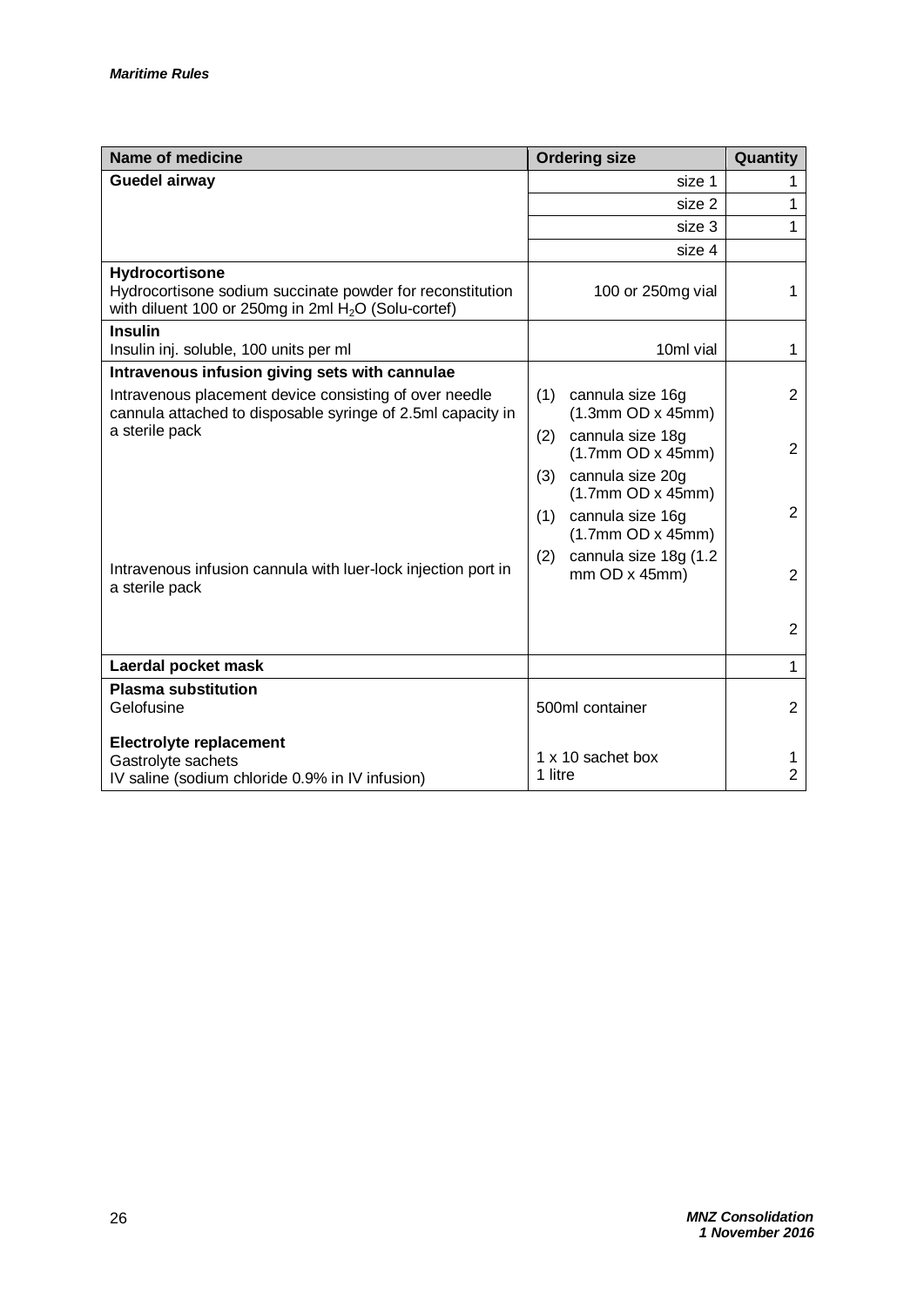| Name of medicine                                                                                                                                                                           | <b>Ordering size</b>         | Quantity |
|--------------------------------------------------------------------------------------------------------------------------------------------------------------------------------------------|------------------------------|----------|
| <b>Morphine</b>                                                                                                                                                                            |                              |          |
| Morphine sulphate 10mg in 1 ml                                                                                                                                                             | 1ml ampoule                  | 5        |
| Oxygen resuscitator<br>Hand-operated manual adult bag resuscitator (bag to be of<br>silicone rubber) complete with oxygen reservoir of 2600ml<br>capacity and face masks sizes 5, 3, and 1 |                              |          |
| <b>Manual suction pump</b><br>With two yankauer suction catheters and two flexible<br>catheters FG 14 size                                                                                 |                              |          |
| Paediatric paracetamol liquid                                                                                                                                                              | 120mg/5ml in<br>200ml bottle |          |
| <b>Prednisone</b>                                                                                                                                                                          |                              |          |
| Prednisone                                                                                                                                                                                 | 5 <sub>mg tablet</sub>       | 50       |
| Salbutamol<br>Salbutamol aerosol inhaler unit, giving 200µg per metered<br>inhalation + SPACER                                                                                             | 200 inhalations              |          |
| Salbutamol sulphate                                                                                                                                                                        |                              |          |
| Volmax 4mg                                                                                                                                                                                 | tablet                       | 4        |
| <b>Swabs</b>                                                                                                                                                                               |                              |          |
| Alcohol impregnated swabs, sterile                                                                                                                                                         |                              | 50       |

| Name of medicine                                             | <b>Ordering size</b>                                               | Quantity |
|--------------------------------------------------------------|--------------------------------------------------------------------|----------|
| Syringe and needle, hypodermic, pack<br>Sterile disposable   | $(1)$ 2.5 or 3ml syringe with<br>21 SWG 11/4" or 11/2"<br>needles  | 10       |
|                                                              | 5ml syringe with 21<br>(2)<br>SWG 1¼" or 1½"<br>needles            | 5        |
|                                                              | 1ml insulin syringe 100<br>(3)<br>units with 25 SWG 5/8"<br>needle | 2        |
|                                                              | 21 SWG 1¼" or 1½"<br>(4)<br>needles                                | 10       |
|                                                              | 25 SWG 5/8" needles<br>(5)                                         | 10       |
| <b>Stethoscope</b>                                           |                                                                    |          |
| Sphygmomanometer - aneroid or digital<br>readout             |                                                                    |          |
| <b>First-aid kit</b> (as prescribed in Appendix 2)           |                                                                    |          |
| <b>Medical report form</b> (as referred to in rule<br>50.18) |                                                                    | 1 pad    |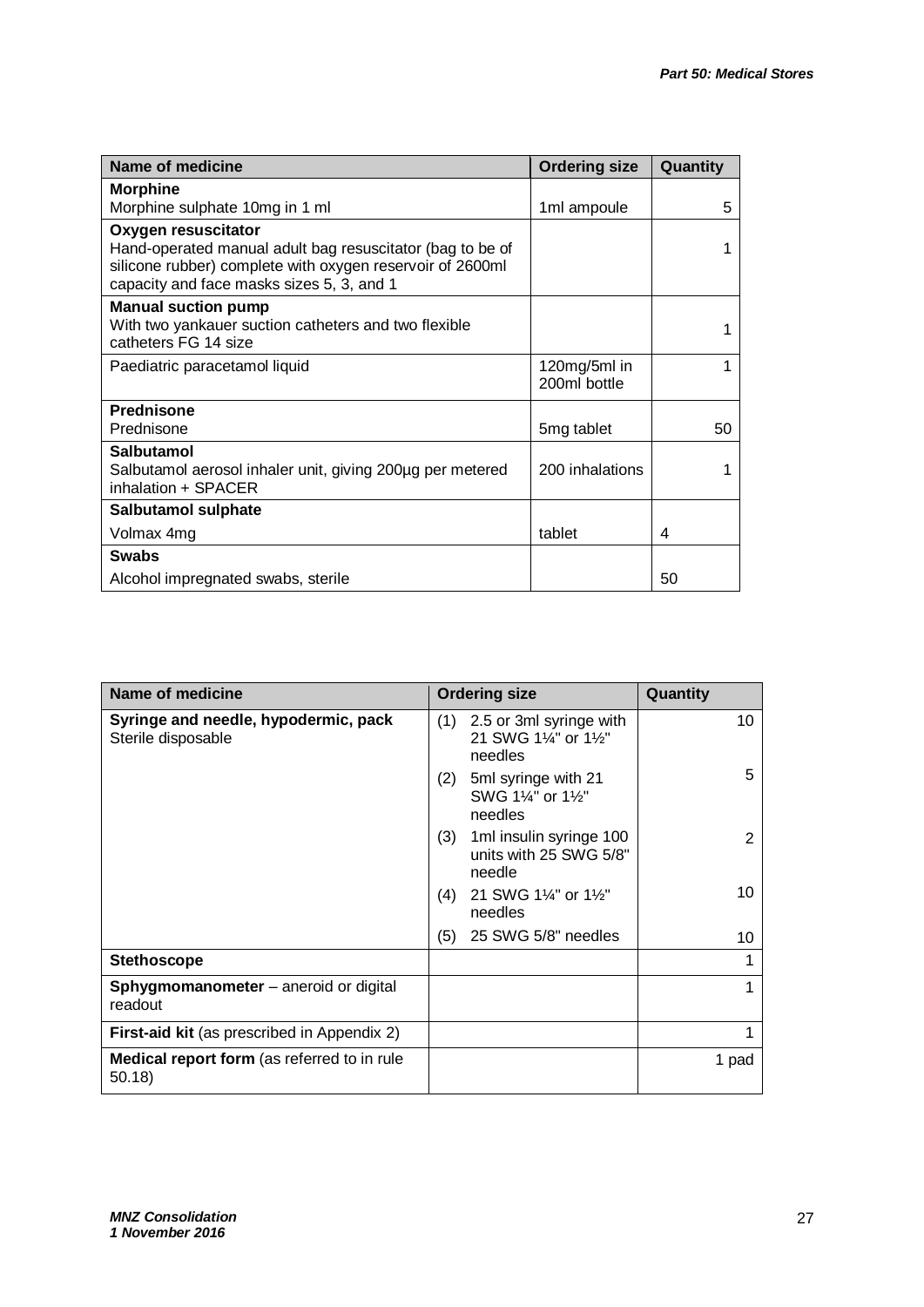## **Appendix 4 Medical Report Form**

**For completion by the master, or ship's doctor or other person in charge of ill and injured persons on board.** 

#### **Copies of this form should be provided for the person's medical records, ship's master (or master's representative), and hospital/doctor ashore.**

|                                                                      | Date:                        |
|----------------------------------------------------------------------|------------------------------|
| Name of patient: (Surname)                                           | (First Names)                |
| Date of birth:                                                       | Name of ship:                |
| Nationality of patient:                                              | Shipowner:                   |
| Patient's occupation on board:                                       | Address/telephone/facsimile: |
| Certificate number                                                   |                              |
| Details of illness or injury                                         |                              |
| Treatment received on board ship (enclose attachments if necessary): |                              |
| Date of onset of illness:                                            | Date injury occurred:        |
| Date work ceased on board:                                           |                              |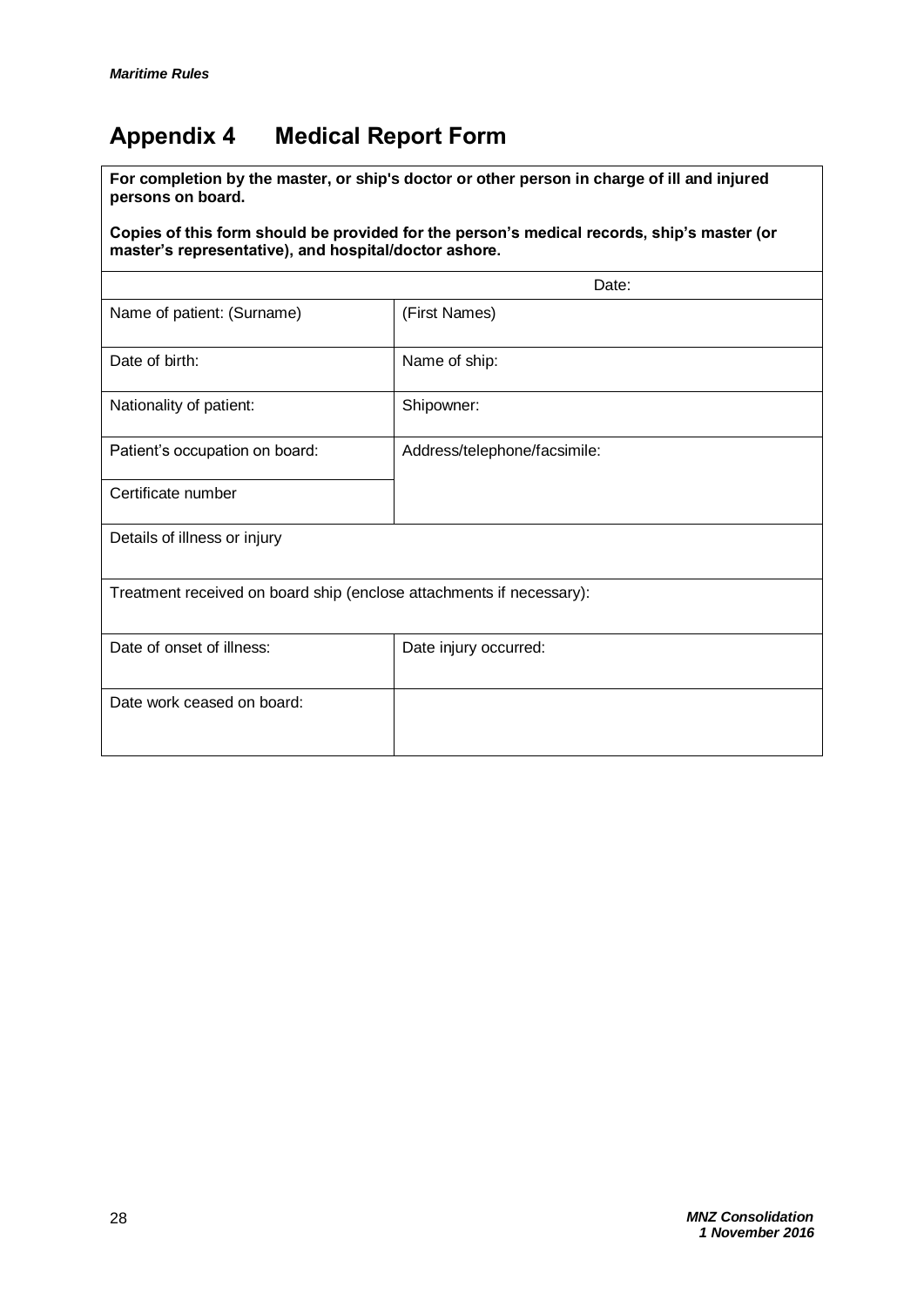|                                             | For completion by hospital or examining doctor on shore*                  |  |
|---------------------------------------------|---------------------------------------------------------------------------|--|
| <b>Diagnosis</b>                            |                                                                           |  |
|                                             |                                                                           |  |
|                                             |                                                                           |  |
|                                             |                                                                           |  |
|                                             |                                                                           |  |
|                                             |                                                                           |  |
|                                             |                                                                           |  |
|                                             | Treatment given (generic names of drugs, dosage, route of administration) |  |
|                                             |                                                                           |  |
| Further treatment to be given on board ship |                                                                           |  |
|                                             |                                                                           |  |
| Precautions to be taken on board ship       |                                                                           |  |
|                                             |                                                                           |  |
|                                             |                                                                           |  |
|                                             | Other observations of hospital or examining doctor                        |  |
|                                             |                                                                           |  |
|                                             |                                                                           |  |
| Should see another<br>doctor?               | When? Specify speciality, if necessary                                    |  |
| Yes $\Box$ No $\Box$                        |                                                                           |  |

\* Full medical documentation should be attached, as necessary.